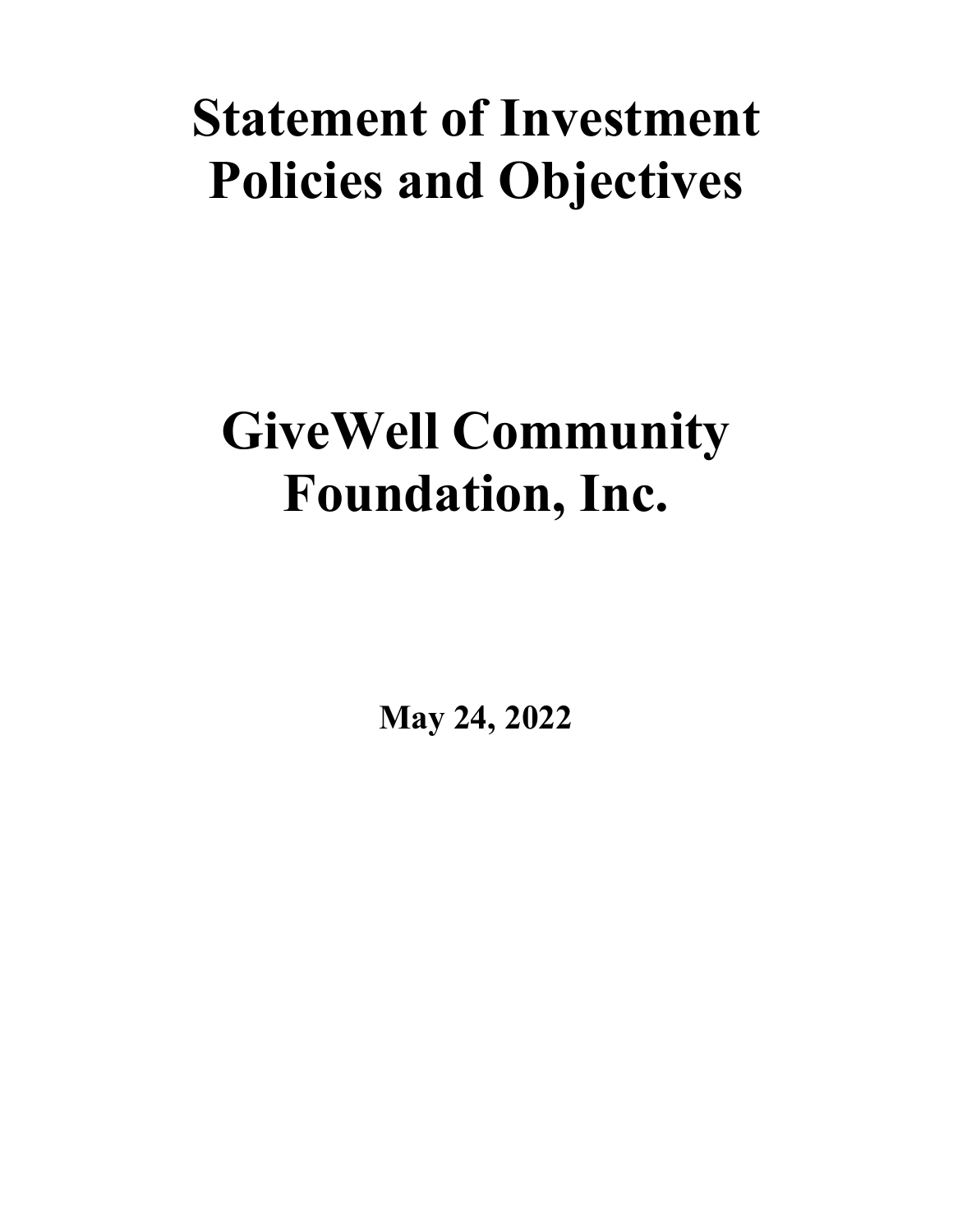# **Contents**

## **Contents**

| $\mathbf{L}$ |                                                                |  |
|--------------|----------------------------------------------------------------|--|
| II.          |                                                                |  |
| III.         |                                                                |  |
| IV.          |                                                                |  |
| V.           |                                                                |  |
| VI.          |                                                                |  |
| VII.         |                                                                |  |
| VIII.        |                                                                |  |
| IX.          |                                                                |  |
| Х.           |                                                                |  |
| XI.          |                                                                |  |
| XII.         | GENERAL INVESTMENT OBJECTIVES - POOLED ASSET ALLOCATIONS 15    |  |
| XIII.        |                                                                |  |
| XIV.         | SPECIFIC INVESTMENT OBJECTIVES - SHORT TERM LIQUIDITY ASSETS17 |  |
| XV.          |                                                                |  |

# **Appendices**

## **IPS Version Control**

| <b>Policy</b>  | <b>Date</b>      | <b>Date</b>      | <b>Reason for Revision</b>                                                                                                                                                                                                                                     |
|----------------|------------------|------------------|----------------------------------------------------------------------------------------------------------------------------------------------------------------------------------------------------------------------------------------------------------------|
| <b>Version</b> | <b>Drafted</b>   | <b>Adopted</b>   |                                                                                                                                                                                                                                                                |
|                |                  | June 2010        | Minor wordsmithing; Minor changes to allocation table; Changes<br>to language reflecting Investment Committee as primary<br>responsibility as opposed to Board; Added definitions for<br>alternative assets and clarification to International classification. |
| 2              |                  | October 2012     | Amended allocation to include less traditional fixed income and<br>introduce lower volatility equity strategies and non-traditional<br>fixed income; Added Cash Pool to allow 1 year of distributions to<br>be separated from the Long-Term Investment pool    |
| 3              | April 2013       | June 6, 2013     | Reduction of target rate of return to 7.5%                                                                                                                                                                                                                     |
| 4              | <b>July 2017</b> | September 2017   | Reconfigure for additional benchmarking detail and movement of<br>allocation tables to Appendix - added Fiduciary Calendar to IPS                                                                                                                              |
| 5              | Jan 2019         |                  | Updated Fiduciary calendar for Calendar Year 2019 and revised<br>Fixed Income manager management guidelines                                                                                                                                                    |
| 6              | April 2019       | May 2019         | Updated guidelines for management                                                                                                                                                                                                                              |
| 7              | <b>July 2020</b> | <b>July 2020</b> | Updated Fiduciary Calendar and amended benchmarks for<br>manager comparison                                                                                                                                                                                    |
| 8              | <b>July 2021</b> | <b>July 2021</b> | Minor revisions to Appendices 1,2&3; added Appendix 4                                                                                                                                                                                                          |
| 9              | Dec 2021         | Jan 2022         | Allow Individually Managed Accounts; added Policy as Appendix<br>5                                                                                                                                                                                             |
| 10             | May 2022         | May 2022         | Individually Managed Account minimum reduced to \$1 million                                                                                                                                                                                                    |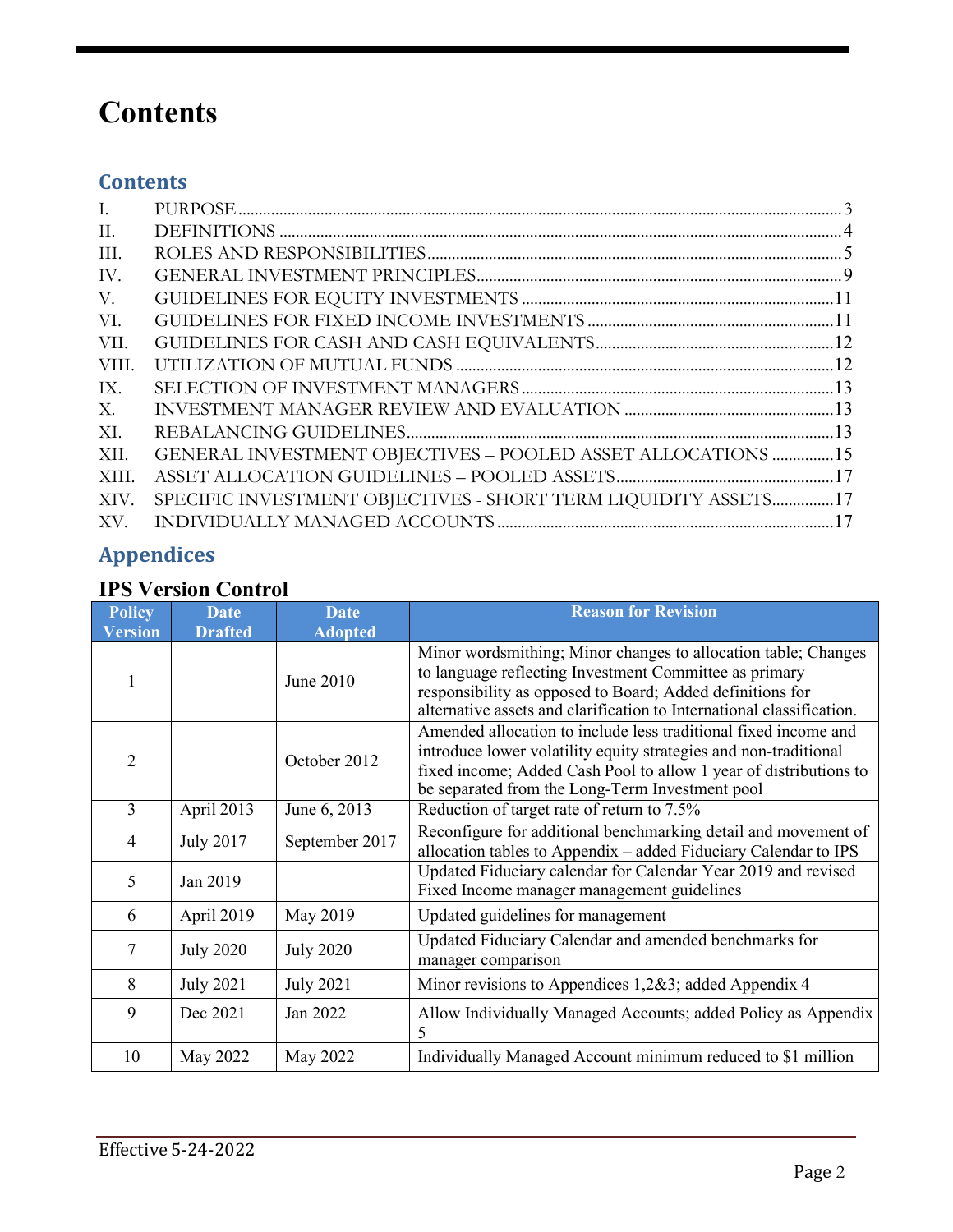#### <span id="page-2-0"></span>**I. PURPOSE**

This Investment Policy Statement serves as an operating document to guide the investment activities of the Foundation. It establishes guidelines as to how the Investment Assets of the Foundation are managed. The guidelines within the Investment Policy Statement are designed to enhance the probability of achieving the goals and objectives of the Foundation in a manner that is consistent with the laws, regulations and policies that govern the prudent management of investment assets in a fiduciary setting. The Investment Policy Statement is further intended as a reference tool, as well as an operating code and communications link, between the Boardof Directors, the Investment Committee, the Foundation Staff, its Investment Consultant, and its Investment Managers.

The Investment Policy Statement further provides guidance in the following areas:

- o Defining the responsibilities of the Board of Directors, the Investment Committee and the Foundation Staff for managing the investment process and overseeing outside investment professionals;
- o Selecting Investment Managers;
- o Ensuring prudent diversification of the Investment Assets;
- o Establishing asset allocation targets and suitable ranges within various asset classes and investment styles deemed suitable for these Investment Assets;
- o Establishing investment performance objectives for the Investment Assets;
- o Defining the investment philosophy, strategy and structure for the Investment Assets; and
- o Determining an appropriate risk level for the Investment Assets.

Pursuant to the Florida Uniform Prudent Management of Institutional Funds Act, which sets the standard of conduct for the managing and investing of institutional funds, the Board of Directors, the Investment Committee, and Foundation Staff will use reasonable care and caution, as would be exercised by a prudent investor, and will take into consideration the following factors when implementing the investment policy for the Investment Assets of the Foundation:

- o The general economic conditions;
- o The possible effects of inflation and deflation;
- o The expected tax consequences, if any, of investment decisions or strategies;
- o The role each investment or course of action plays within the overall investment policy;
- o The expected total return from income and the appreciation of investments;
- o Other resources of the Foundation;
- o The needs of the Foundation to make distributions from the Investment Assets and to preserve capital; and
- o An asset's special relationship or special value to the purpose of the Foundation.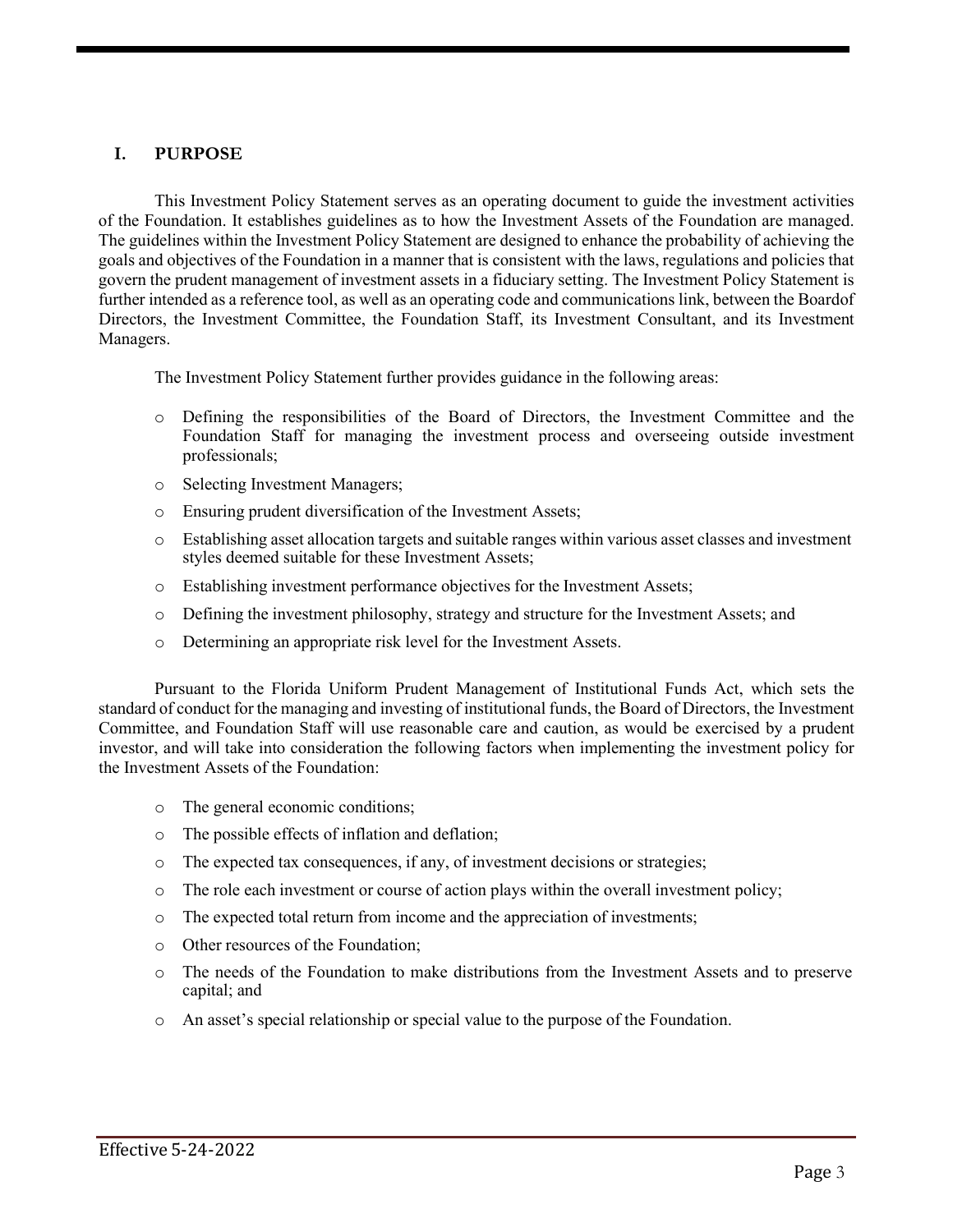#### <span id="page-3-0"></span>**II. DEFINITIONS**

*"Foundation"* means the GIVEWELL COMMUNITY FOUNDATION, INC., Lakeland, Florida, a Florida not-for-profit corporation.

*"Board of Directors"* is the governing body of the Foundation.

*"Fiduciary"* means any individual or group of individuals that exercise authority or control over the management, disposition or administration of the Foundation's Investment Assets.

*"Investment Committee"* is the committee appointed by the Board of Directors charged with recommending investment policies, overseeing management of the Investment Assets, and execution of the Investment Policy.

*"Investment Assets"* consists of all assets so designated by the Board of Directors to provide capital appreciation and earnings sufficient to fulfill the purpose and mission of the Foundation.

*"Investment Consultant"* shall mean any individual or organization employed to provide advisory services to the Investment Committee and the Foundation, including advice on investment policy, investment goals and objectives, asset allocations, manager searches and selection, and performance measurement and evaluation for both the Investment Assets and for Investment Managers.

*"Investment Manager"* shall mean any individual or group of individuals selected and employed by the Foundation through the Investment Committee to manage all or part of the Investment Assets.

*"Investment Policy"* is this Investment Policy Statement of the Foundation, as approved by the Board of Directors based on the recommendations of the Investment Committee.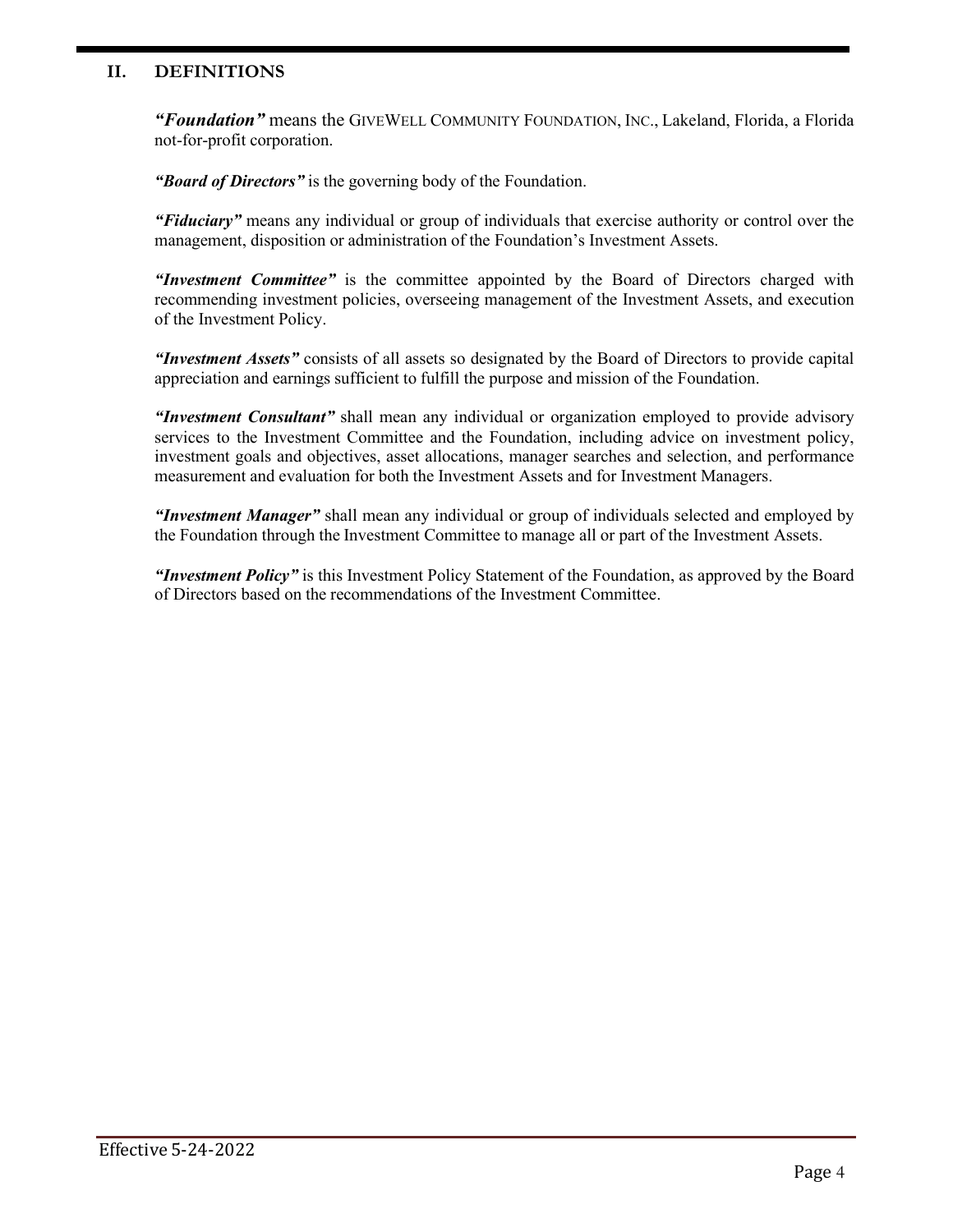#### <span id="page-4-0"></span>**III. ROLES AND RESPONSIBILITIES**

The Board of Directors of the Foundation recognizes its responsibilities to manage the Investment Assets and will seek to do so prudently and in full compliance with all applicable policies, laws and regulations, in order to enhance the long-term returns of the Investment Assets within the established risk parameters.

The Board of Directors has delegated certain investment responsibilities to the Investment Committee. The Investment Committee, in turn, has delegated certain investment, administrative, operating and supervisory responsibility for the assets to designated staff members and other professional experts as defined above.

#### **Responsibilities of the Board of Directors**

- Review and approve the Statement of Investment Policy and Objectives and any changes to the Investment Policy as may be recommended periodically by the Investment Committee.
- Review and approve the long-term investment policies and objectives for various separate investments pools authorized by the Board of Directors as may be recommended periodically by the Investment Committee.
- Approve the target asset allocations for each separate investment pool.
- At least annually review and determine that the Investment Assets are being prudently and effectively managed.
- Periodically review reports from the Investment Committee and Foundation's staff regarding the status of Investment Assets.

#### **Responsibilities of the Investment Committee**

- Oversee the management of the Investment Assets subject to the policies established by the Board of Directors.
- Develop and revise, as needed, a formal Statement of Investment Policies and Objectives for Board of Directors' approval.
- Develop policy guidelines for the allocation of the Investment Assets, taking into account near term cash needs and liquidity as reported by Foundation Staff, for Board of Directors' approval.
- Determine appropriate sub-portfolios and their allocations for implementing the target asset allocations approved by the Board of Directors.
- Develop policy guidelines for hiring and retention or termination of all Investment Consultants, Investment Managers and custodians.
- Participate in the selection or termination of all Investment Managers in coordination with the Investment Consultant and perform manager due diligence on all current and prospective Investment Managers and other service providers.
- Review reports from Foundation Staff, Investment Consultants, or other outside professionals on the status of the Investment Assets.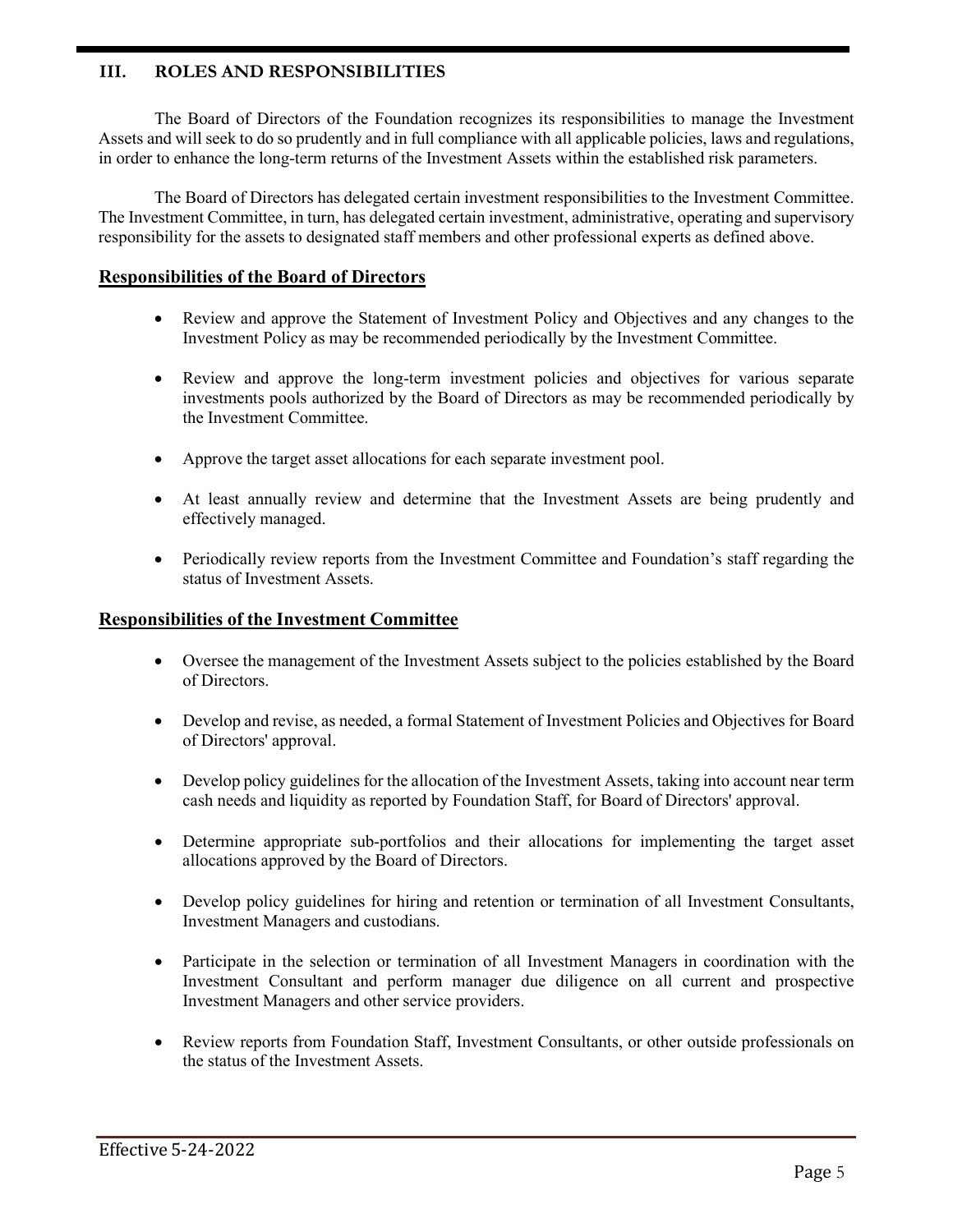- Review quarterly reports issued by the Investment Consultant, designed to measure and evaluate the performance of the Investment Managers against established goals and objectives. This will be completed for each individual Investment Manager and for the Investment Assets as a whole.
- Monitor and communicate long-term capital market trends and recommend broad-based asset-mix policies to be considered by the Board of Directors.
- Monitor and adjust the investment exposure for various asset allocations within guidelines established by the Investment Policy.
- Monitor the administrative and investment expenses of the portfolios.
- Consider, revise and accept (or reject) recommendations made by Foundation Staff or the Investment Consultant regarding the investment and administration of Investment Assets.
- Provide notice to the Board of Directors of any temporary exceptions or deviations from this stated and approved Investment Policy Statement.
- A Fiduciary Calendar setting forth the schedule for various Investment Committee fiduciary responsibilities is attached as an Appendix to this Investment Policy.

#### **Responsibilities of Foundation Staff**

- Oversee the day-to-day operational investment activities subject to the policies and objectives established by the Board of Directors.
- Review statements and investment activities for compliance with the policies established by the Investment Committee and report all deficiencies.
- Receive and review or compile as requested and distribute to the Investment Committee reports from the Investment Consultant, Investment Managers and/or outside professionals regarding the investment accounts.
- Insure and report that sufficient liquidity exists in the investment accounts to handle both anticipated and unanticipated short-term cash needs of the Foundation. The Staff will notify the Investment Consultant in a manner sufficient to allow for the buildup of necessary liquid reserves.
- Monitor the administrative and investment expenses of each investment pool.

#### **Responsibilities of the Investment Consultant**

- Serve as an advisor to the Investment Committee. As such, the Investment Consultant will not have discretion to make investment or allocation decisions.
- Offer investment advice that is consistent with the investment objectives, policies, guidelines and constraints as established in this Investment Policy Statement.
- Assist in the development, implementation and periodic review of the Investment Policy.
- Provide research and general information on Investment Managers.
- Conduct Investment Manager searches as requested or approved by the Investment Committee.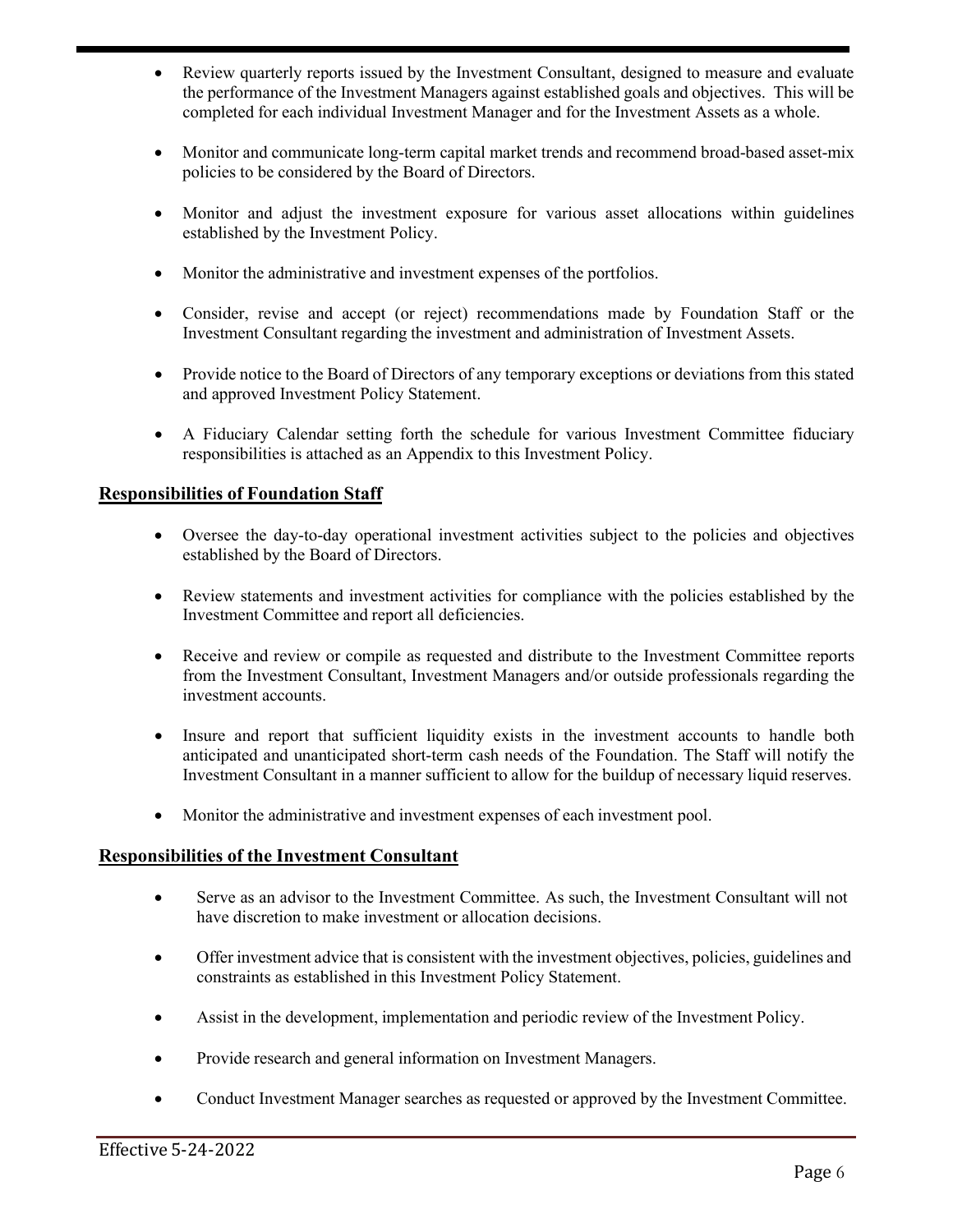- Provide recommendations regarding the hiring, retention or dismissal of the Investment Managers.
- Monitor the performance of the Investment Managers and report these findings to the Investment Committee, which may include, but is not limited to, the following:
	- statements showing compliance with asset allocation guidelines
	- comparison of returns to benchmarks
	- comparison of returns to the performance of a universe of comparable investment managers
	- as requested, a statement of expected fees and expenses paid by the Foundation including management fees, custody, trading, etc.
	- any other relevant information bearing on or potentially bearing on investment performance.
- Monitor and communicate long-term capital market trends and recommend broad-based asset allocation policies to be considered by the Investment Committee.
- Provide recommendations on changes in asset classes and allocations to achieve the Investment Policy Objectives on returns and preservation of capital.

#### **Responsibilities of the Investment Managers**

- The Investment Managers have full and sole discretion to manage the assets of the Foundation in accordance with the investment objectives and asset allocation guidelines expressed by this Investment Policy Statement and in accordance with the individual investment manager guidelines, when provided.
- Communicate with the Investment Consultant or Foundation Staff regarding all significant matters that the Investment Manager deems material, such as changes in the firm's ownership, organizational structure or professional staffing, or investment philosophy, and other changes of a substantive nature.
- Comply with all legislation and regulations as it pertains to the manager's duties, functions and responsibilities as a fiduciary.
- Vote all proxies on the securities held within the Foundation accounts in the Foundation's best interests and in accordance with its fiduciary responsibilities and professional judgment.
- Provide monthly statements setting forth all account activity and the financial position of the account.
- If called upon, provide expanded analyses to Investment Consultant or to the Investment Committee, which may include, but is not limited to, the following:
	- statements showing compliance with asset allocation guidelines
	- comparison of returns to benchmarks
	- comparison of returns to the performance of a universe of comparable investment managers
	- as requested, a statement of expected fees and expenses paid by the Foundation including management fees, custody, trading, etc.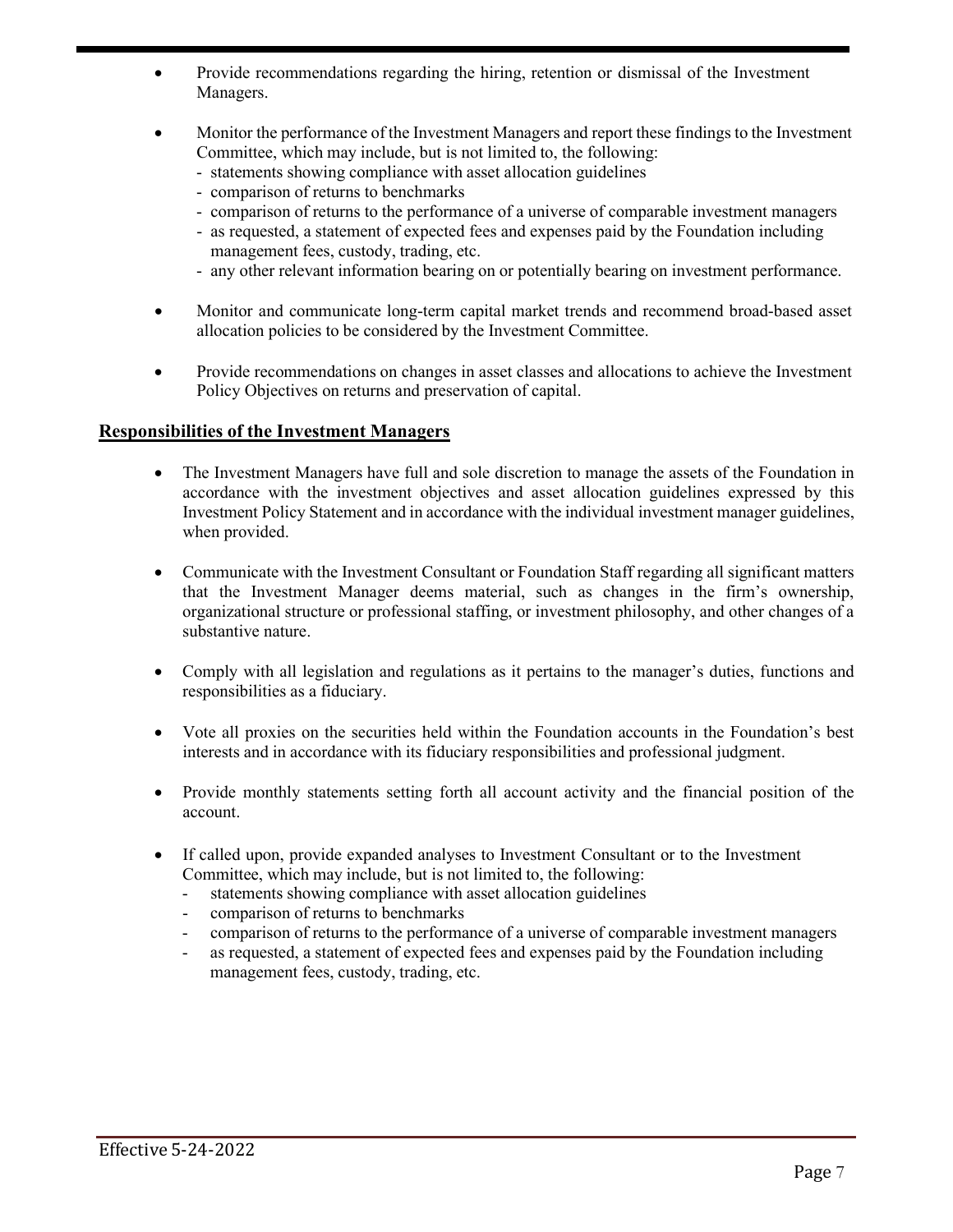## **Responsibility Matrix**

| <b>Fiduciary</b><br>Level              | <b>Written</b><br><b>Investment</b><br><b>Policy</b> | <b>Spending</b><br>Policy | <b>Strategic</b><br><b>Allocation</b> | <b>Periodic</b><br><b>Rebalance</b> | <b>Tactical</b><br><b>Adjustments</b> | <b>Manager</b> and<br><b>Strategy</b><br><b>Selections</b> | <b>Security</b><br><b>Selection</b> |
|----------------------------------------|------------------------------------------------------|---------------------------|---------------------------------------|-------------------------------------|---------------------------------------|------------------------------------------------------------|-------------------------------------|
| <b>BOARD OF</b><br><b>DIRECTORS</b>    | Approves                                             | Approves                  | Approves                              |                                     |                                       |                                                            |                                     |
| <b>INVESTMENT</b><br><b>COMMITTEE</b>  | Recommends                                           | Recommends                | Approves                              | Approves                            | Approves                              | Approves                                                   | Informed                            |
| <b>STAFF</b>                           |                                                      | Provides Input            |                                       | Facilitates                         | Facilitates                           |                                                            |                                     |
| <b>INVESTMENT</b><br><b>CONSULTANT</b> | Assists                                              | Assists                   | Recommends                            | <b>Recommends</b>                   | Recommends                            | Recommends                                                 | Monitors                            |
| <b>INVESTMENT</b><br><b>MANAGER(S)</b> | Provided a<br>copy                                   |                           |                                       |                                     |                                       |                                                            | Implements                          |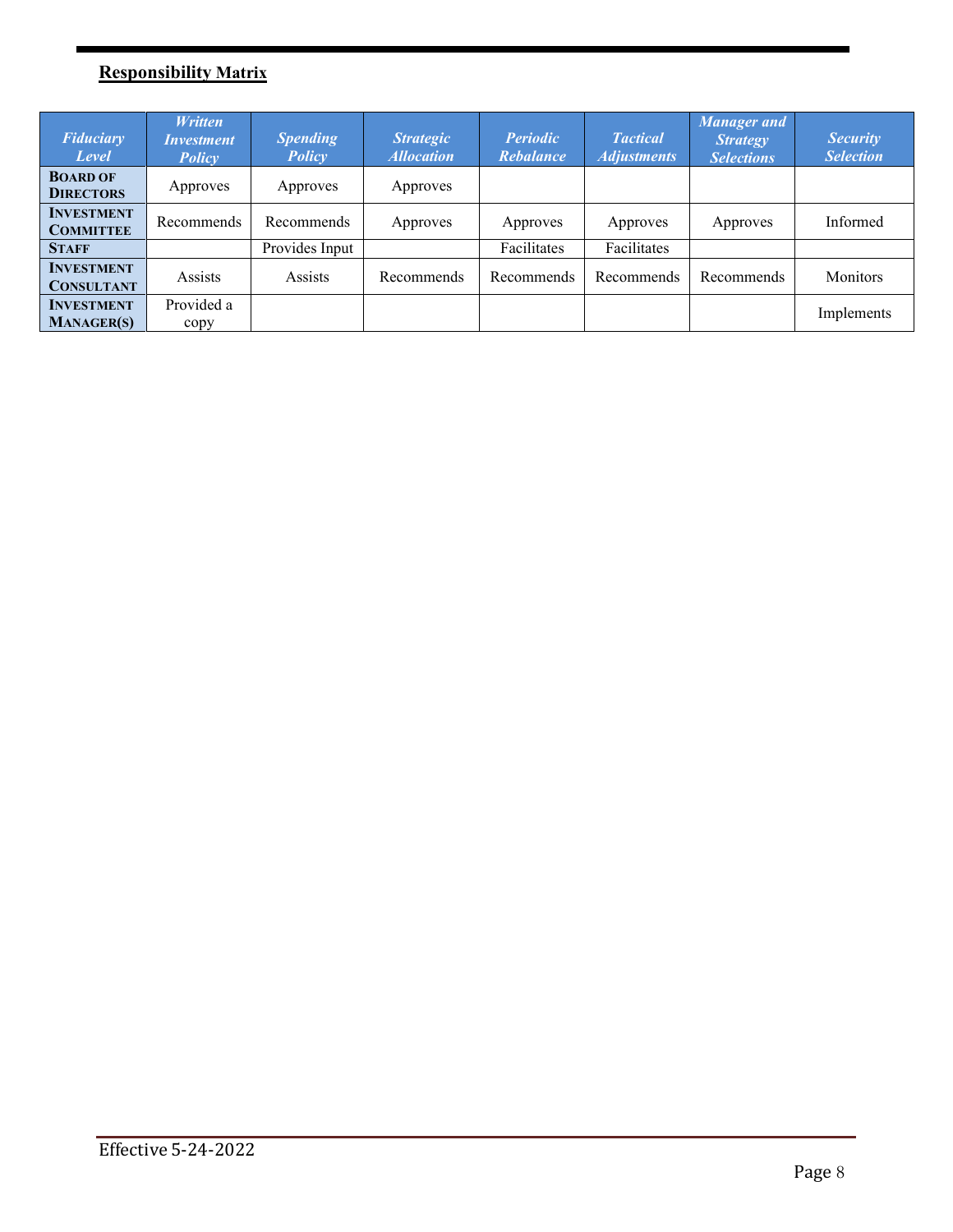#### <span id="page-8-0"></span>**IV. GENERAL INVESTMENT PRINCIPLES**

- o *Investment Return.* The investment strategy of the Foundation is to employ a moderately conservative risk profile that emphasizes total return (the aggregate return from capital appreciation plus dividend and interest income) consistent with capital preservation. Each segregated investment fund should be managed to optimize the long-term inflation-adjusted investment returnsgiven that fund's investment constraints.
- o *Preservation and Appreciation of Capital.* Consistent with their respective investment styles and philosophies, Investment Managers should make reasonable efforts to preserve and appreciate capital, understanding that losses may occur in individual securities, asset classes or the market as a whole.
- o *Definition of Risk.* The Investment Committee realizes that there are many ways to define risk. The Investment Committee believes that any person or organization involved in the process of managing the invested assets understands how they define risk so that the assets are managed in a manner consistent with the investment objectives and investment strategy as defined in this Investment Policy. The Investment Committee defines risk as the probability of not meeting the investment objectives and not maintaining purchasing power.
- *Risk Aversion.* Understanding that risk is present in all types of securities and investment styles, the Investment Committee recognizes that some risk is necessary to produce long-term investment results that are sufficient to meet the goals and objectives for the Investment Assets. However, the Investment Consultant and Investment Managers are to make reasonable efforts to control risk and will be evaluated regularly to ensure that the risk assumed is commensurate with the given investment style and objectives.
- *Volatility of Returns.* The Investment Committee understands that in order to achieve its objectives for the Investment Assets, the various investment accounts will experience volatility of returns and fluctuations of market value.
- *Diversification.* The Investment Committee recognizes that the broad diversification of the Investment Assets among various asset classes will help mitigate the magnitude of a loss in any single year.
- o *Market Timing and Shifts.* The Investment Committee wishes to allow its Investment Managers the opportunity to practice their skill without undo interference. However, it is hereby made clearthat this policy statement was the product of the study of proven performance patterns in the capital markets. The Investment Committee recognizes that there is considerable evidence that the passage of time causes the greatest rewards to accrue in favor of consistent investing approaches. Furthermore, the overall risk exposure could become uncontrollable without reasonable, careful adherence to the asset allocation guidelines in this policy. It is not, therefore, the general intention of this policy to allow short-term judgmentsto introduce significant unplanned risk. The Investment Committee recognizes that adherence to this policy will occasionally appear to be eithertoo risky or too conservative for current market conditions. However, the Investment Committee also recognizes that experts rarely agree about the near-term direction of the capital markets, and that such opinions have generally proven to be a poor guide for action.
- o *Adherence to Investment Discipline.* Investment Managers are expected to adhere to the investment management styles for which they were retained. Investment Managers will be evaluated regularly for adherence to investment discipline.
- o *Benchmark Indices and Performance Objectives.* The Investment Committee recognizes that investment managers must use the broad capital markets as their basic tools for investment and that a substantial portion of investment returns will not be attributable to management skills, but rather to markets themselves. However, the Investment Committee expects that the investment managers will add value to the broad market returns over a full market cycle, net of fees. Accordingly, the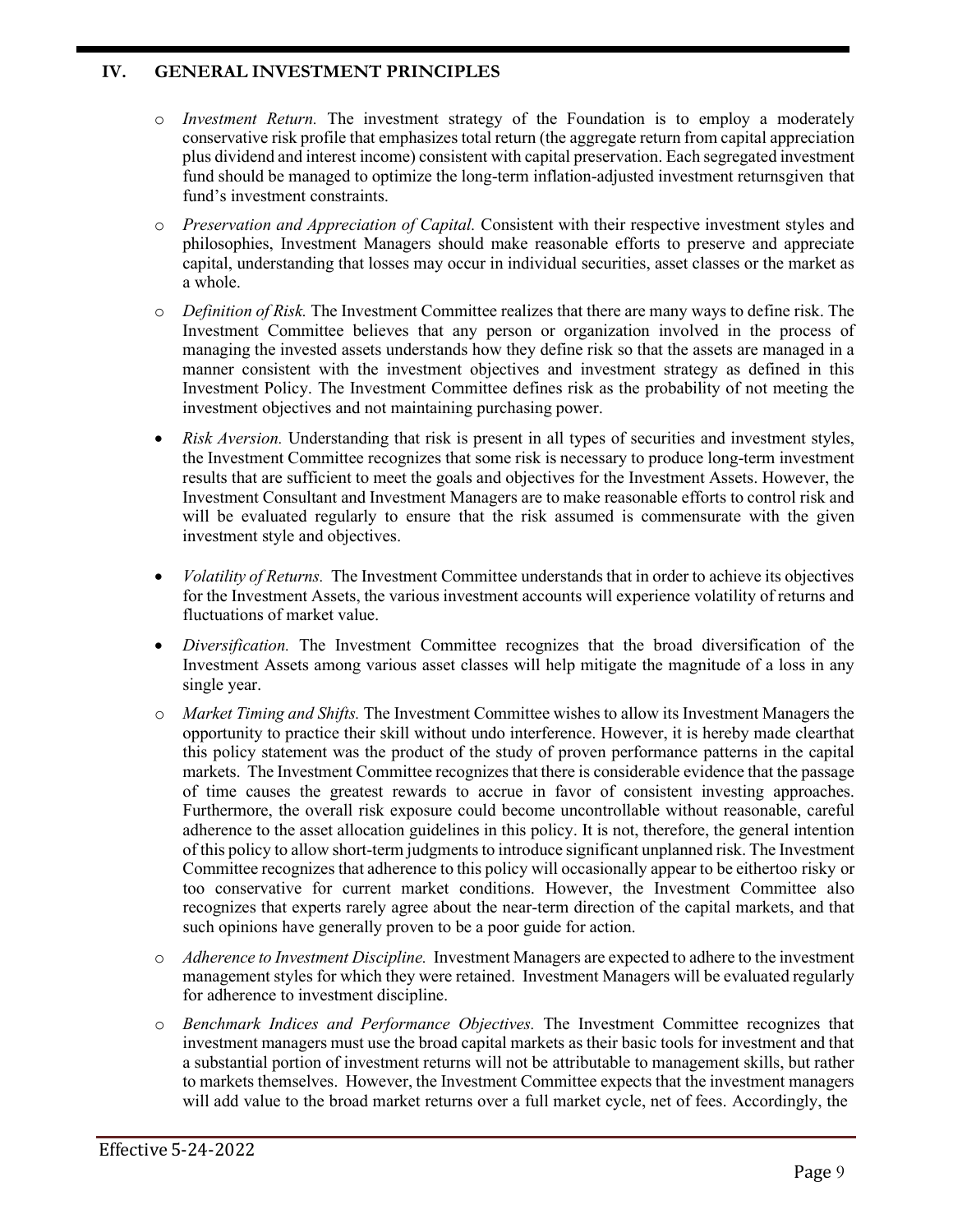Investment Committee will consider performance to be adequate if the investment manager outperforms their respective index over a full market cycle.

o *Full Market Cycle*. The Investment Committee defines a full market cycle to be a period of time during which the long-term historic rates of return are realized, generally assumed to be 7 years. The Investment Committee reserves the right to evaluate Investment Managers over a shorter time horizon.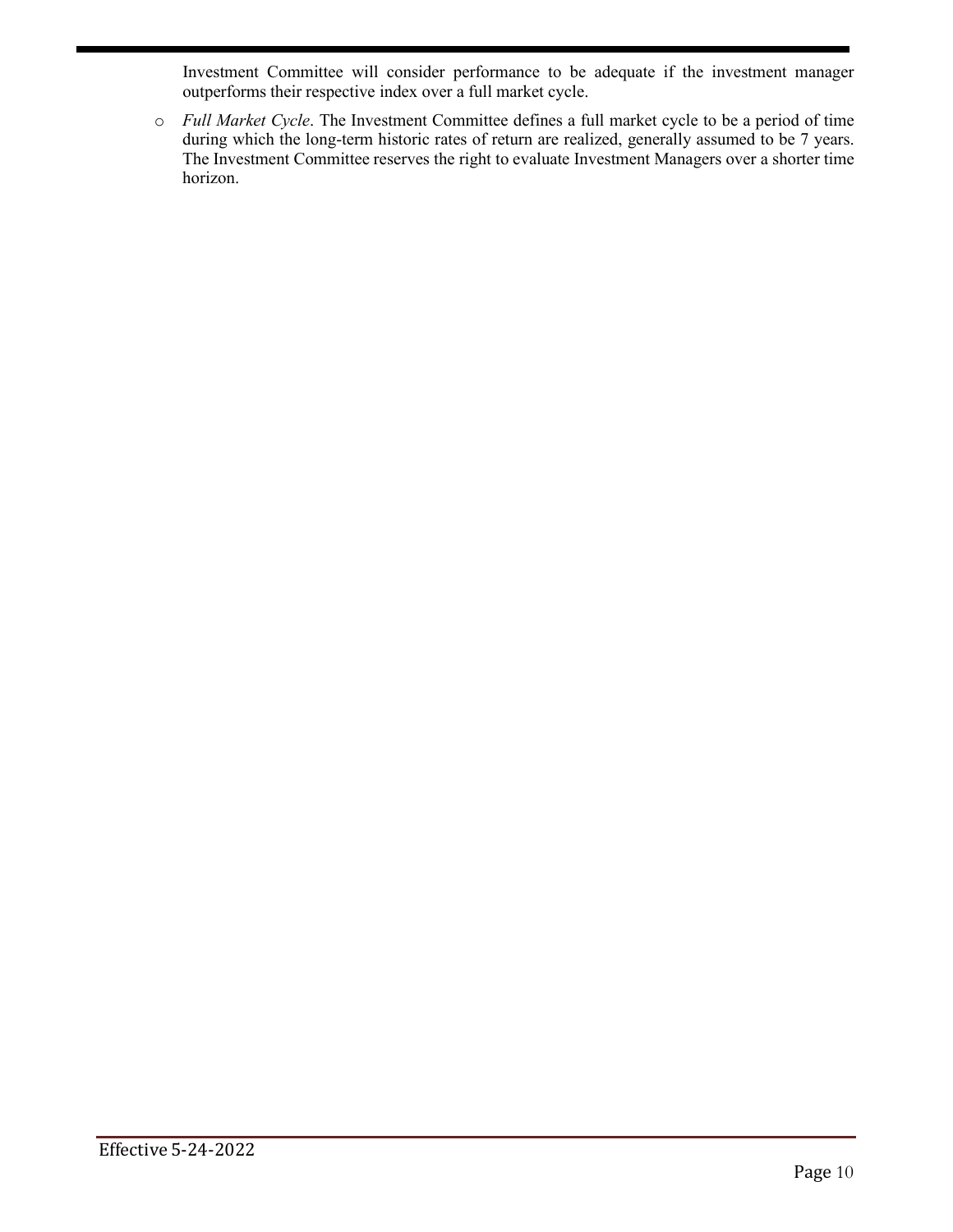#### <span id="page-10-0"></span>**V. GUIDELINES FOR EQUITY INVESTMENTS**

The domestic asset allocation for the Investment Assets should be balanced overall as to style (value vs. growth) and as to capitalization (large-, mid- and small-cap).

Equity holdings may be selected from any U.S. or foreign exchange. In order to achieve a prudent level of portfolio diversification, any individual security managed by any one investment manager should not exceed 10% (at cost) of the total assets contained in their respective portfolio.

Allocations to any specific country shall not be excessive relative to a broadly diversified international equity manager peer group. International will be defined to include emerging market exposure; however, this exposure should limit to no more than 30% of the overall international allocation. It is expected that the non-US equity portfolio will have no more than 40% exposure to any one country.

Investment Managers must seek approval from the Investment Committee prior to purchasing and/or implementing the following securities and transactions:

- o Companies with a market capitalization less than \$100 million
- o Private placements, letter stock and other unregistered securities
- o Commodities or commodity contracts (not to include investments in publicly traded companies providing goods and services related to commodities)
- o Options, short sales or margin transactions
- o Securities whose issuers have filed a petition for bankruptcy.

Various benchmarks and indices will be used for performance evaluation purposes. The Investment Committee, in consultation with the Investment Consultant, will select one or more indices for each of the Investment Managers.

#### <span id="page-10-1"></span>**VI. GUIDELINES FOR FIXED INCOME INVESTMENTS**

Investments in fixed income securities will be managed actively to pursue opportunities presented by changes in interest rates, credit ratings, and other factors. The Investment Manager may select from appropriately liquid corporate, asset-backed, mortgage-related, municipal, U.S. Treasury, and agency securities. These investments will be subject to the following limitations:

- o Investments of a single issuer (with the exception of the U.S. Government and its agencies) should not exceed 10% (at cost) of the total assets contained in any one investment manager's portfolio.
- o Security Quality: At time of purchase securities should be rated investment grade (Baa3 equivalent or better) as set forth by at least one Nationally Recognized Statistical Rating Organization (NRSRO). However, if unrated, securities must be deemed as Baa3 or higher as determined by manager. Split-rated securities will be treated as the highest of the ratings. As such, bonds rated below investment grade by a NRSRO are acceptable for purchase if at least one NRSRO has assigned an investment grade rating. Securities that are downgraded below eligible quality may be held by such fixed income manager at its discretion, up to a maximum of 2% in aggregate value of the fixed income portfolio held by such manager.

#### **Permitted Investments are US dollar denominated and include:**

- **U.S. Treasury securities**
- U.S. agency and Government Sponsored Enterprise ("GSE") securities (e.g., FNMA, FHLMC)
- Other securities secured by the full faith and credit of the United States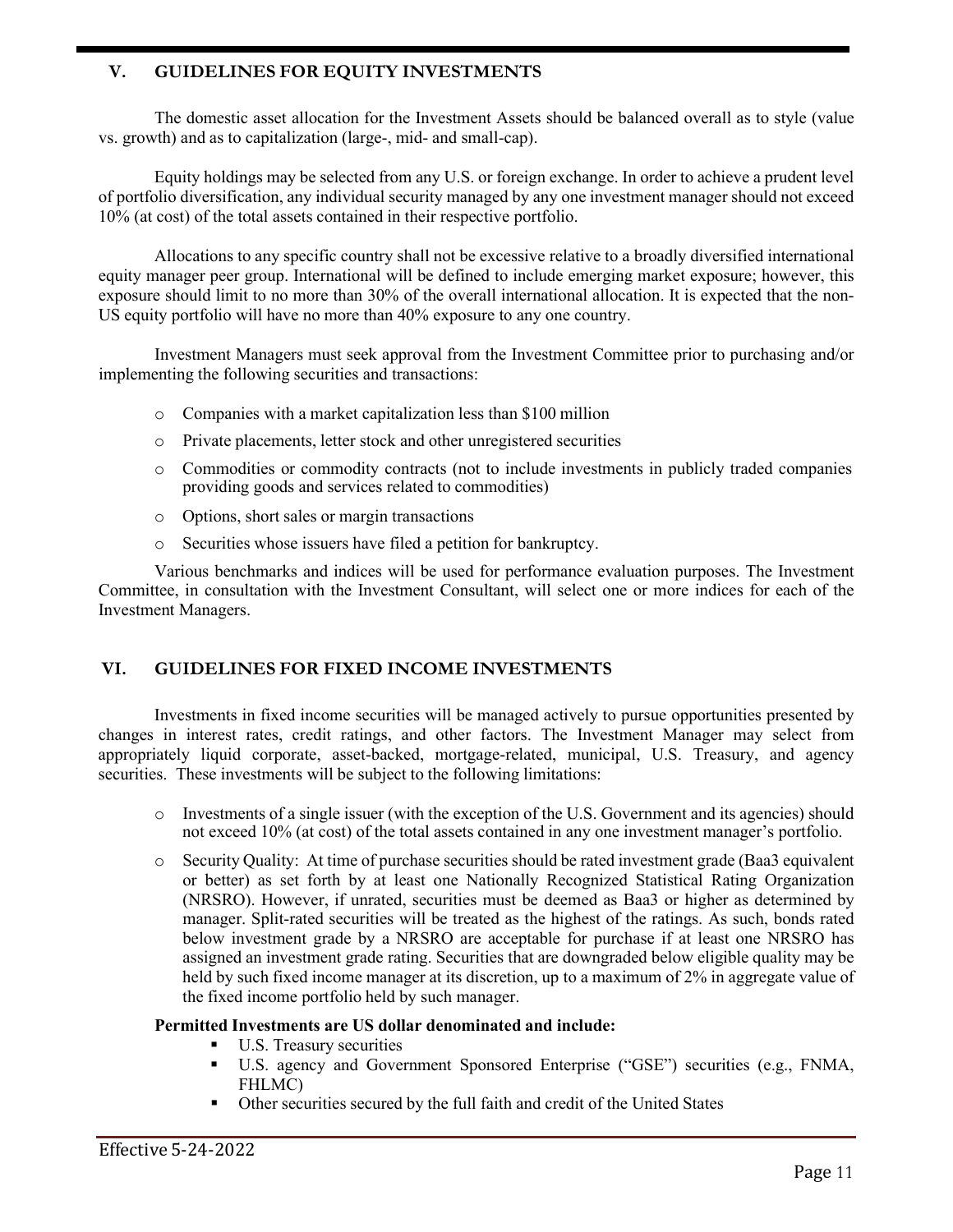- Sovereign, Multinational and Supranational securities
- Corporate securities
- Convertible notes, bonds, and preferred stock, including bank trust preferred issues (i.e., "capital securities")
- Senior loans (i.e., "bank loans")
- Collateralized Loan Obligations ("CLO")
- Mortgage pass-through securities and collateralized mortgage obligations ("CMO"s).
- Asset-backed securities
- REIT debt
- Commercial mortgage-backed securities ("CMBS")
- Municipal securities, both taxable and tax-exempt.
- Cash equivalent investments, including STIF accounts at the custodian bank; commercial paper; bankers' acceptances and Certificates of Deposit; Yankee and Eurodollar bankers' acceptances and CDs; repurchase and reverse repurchase agreements
- Securities issued pursuant to Rule 144A ("Rule 144A offerings")
- Other similar securities not expressly prohibited.

#### **Prohibited Investments:**

- Common stock except for stock received into the account as a result of a financial restructuring, bankruptcy, corporate action, or from a conversion or exchange of a security held in a portfolio. Stock received in this manner may be held by manager until it can be prudently liquidated.
- Short sales of physical securities
- Commodities
- Direct mortgages or equity real estate investments
- Private placement securities except for securities guaranteed by the U.S. Government, its agencies, or sponsored enterprises
- Interest rate futures, swaps and derivatives
- Securities of the investment management firm, its parent or holding companies, and any related subsidiaries

Various benchmarks and indices will be used for performance evaluation purposes. The Investment Committee, in consultation with the Investment Consultant, will select one or more indices for each of the Investment Managers.

#### <span id="page-11-0"></span>**VII. GUIDELINES FOR CASH AND CASH EQUIVALENTS**

Liquid Reserves or Cash Equivalents are defined as Commercial Paper, Certificates of Deposit, Banker's Acceptance, Repurchase Agreements, STIF Funds, Money Market Funds or Treasury Bills.

Investments in commercial paper can only be made in institutions rated at least P-1 by Moody's or A-1 by Standard and Poor's.

#### <span id="page-11-1"></span>**VIII. UTILIZATION OF MUTUAL FUNDS**

If mutual funds are utilized, the restrictions outlined in Sections V,VI and VII do not apply. Instead, the existing policy outlined in the prospectus of the fund would take precedence.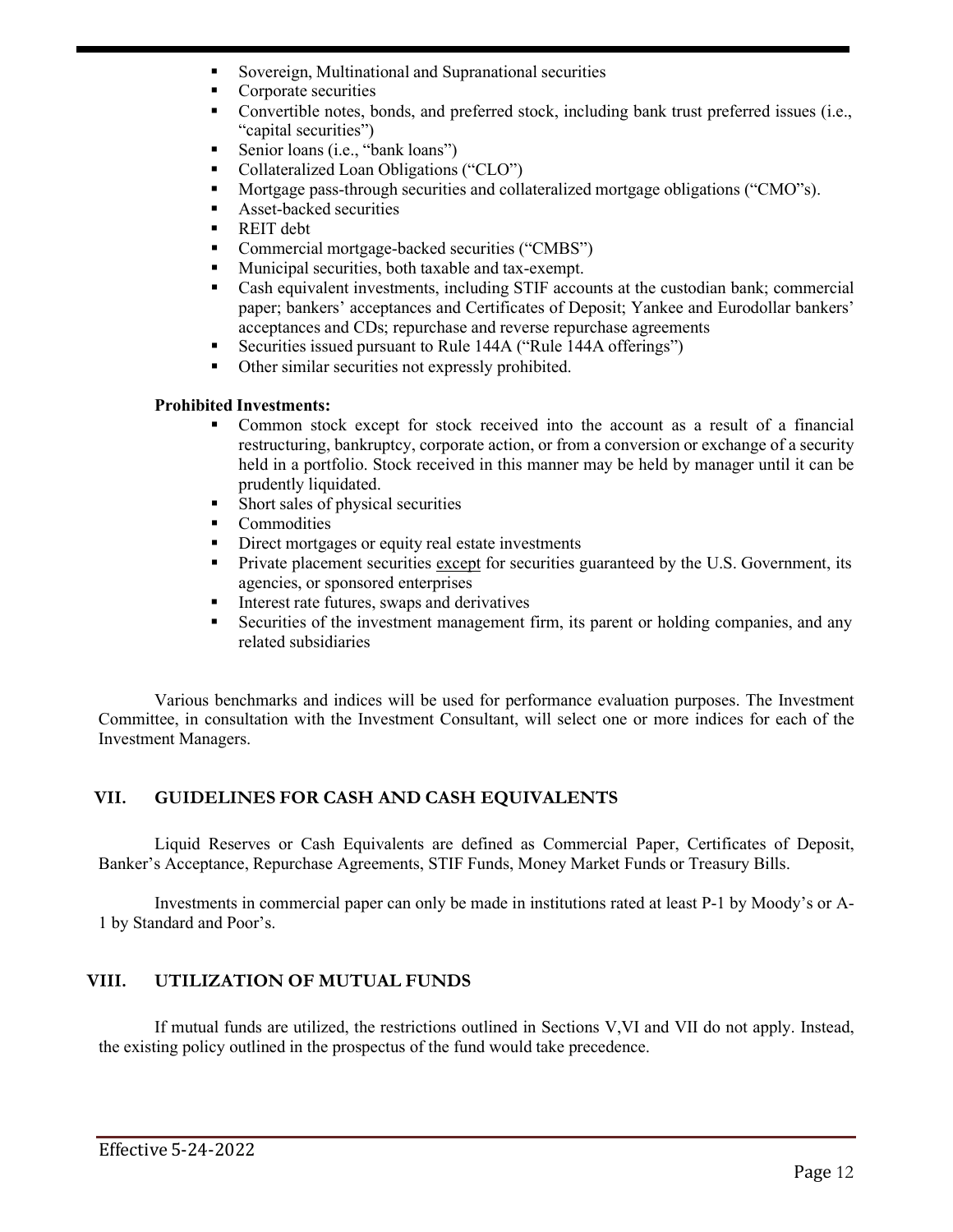#### <span id="page-12-0"></span>**IX. SELECTION OF INVESTMENT MANAGERS**

Investment Managers must be registered under the Investment Advisers Act of 1940 or Investment Company Act of 1940. The Investment Committee requires that each Investment Manager provide, in writing, acknowledgement of fiduciary responsibility for the assets under their management.

The Investment Committee is responsible for the selection, retention and termination of the Investment Managers. The criteria for selecting Investment Managers include, but are not necessarily limited to:

- o Historical performance of the Investment Manager's composite
- o Risk taken by the Investment Manager as measured by standard deviation and beta
- o Consistency of the Investment Manager's investment style
- o Overlap of investment style and/or fund holdings with other Investment Managers
- o Total firm assets under management and assets specific to the product of interest
- o Portfolio manager's tenure with the specific product of interest
- o Quality of the Investment Firm and its personnel.
- o

#### <span id="page-12-1"></span>**X. INVESTMENT MANAGER REVIEW AND EVALUATION**

The investment performance of each investment manager will be measured against commonly accepted performance benchmarks. Consideration shall be given to the extent to which the investment results are consistent with the investment objectives, goals and guidelines as set forth in this statement of policy.

The Investment Committee will review Investment Manager returns versus appropriate indices as well as comparable performance of similar managers by investment style. Over a full market cycle, Investment Managers are expected to outperform the specific market index assigned to the allocated portion of the Investment Assets under their direction.

The Investment Committee intends to evaluate the Investment Managers quarterly but reserves the right to terminate a manager for any reason at any time with or without cause.

#### <span id="page-12-2"></span>**XI. REBALANCING GUIDELINES**

Because different asset classes will perform at different rates, each pool of capital is rebalanced to keep asset allocations near target. Rebalancing controls risk and captures returns originating from volatility in the markets. The Investment Committee will monitor the asset allocation shifts in each investment pool caused by market performance. Accordingly:

- o The Investment Committee, with the assistance of the Investment Consultant, will review the relative market values of the asset segments of each separate investment pool whenever:
- $\circ$  Significant contributions to the Foundation occur and will generally place assets in the asset classes which are furthest below the target allocations for that particular investment pool, or
- o Significant grants are made or are to be made and will generally remove assets from the asset classes which are furthest above the target allocations for that particular investment pool.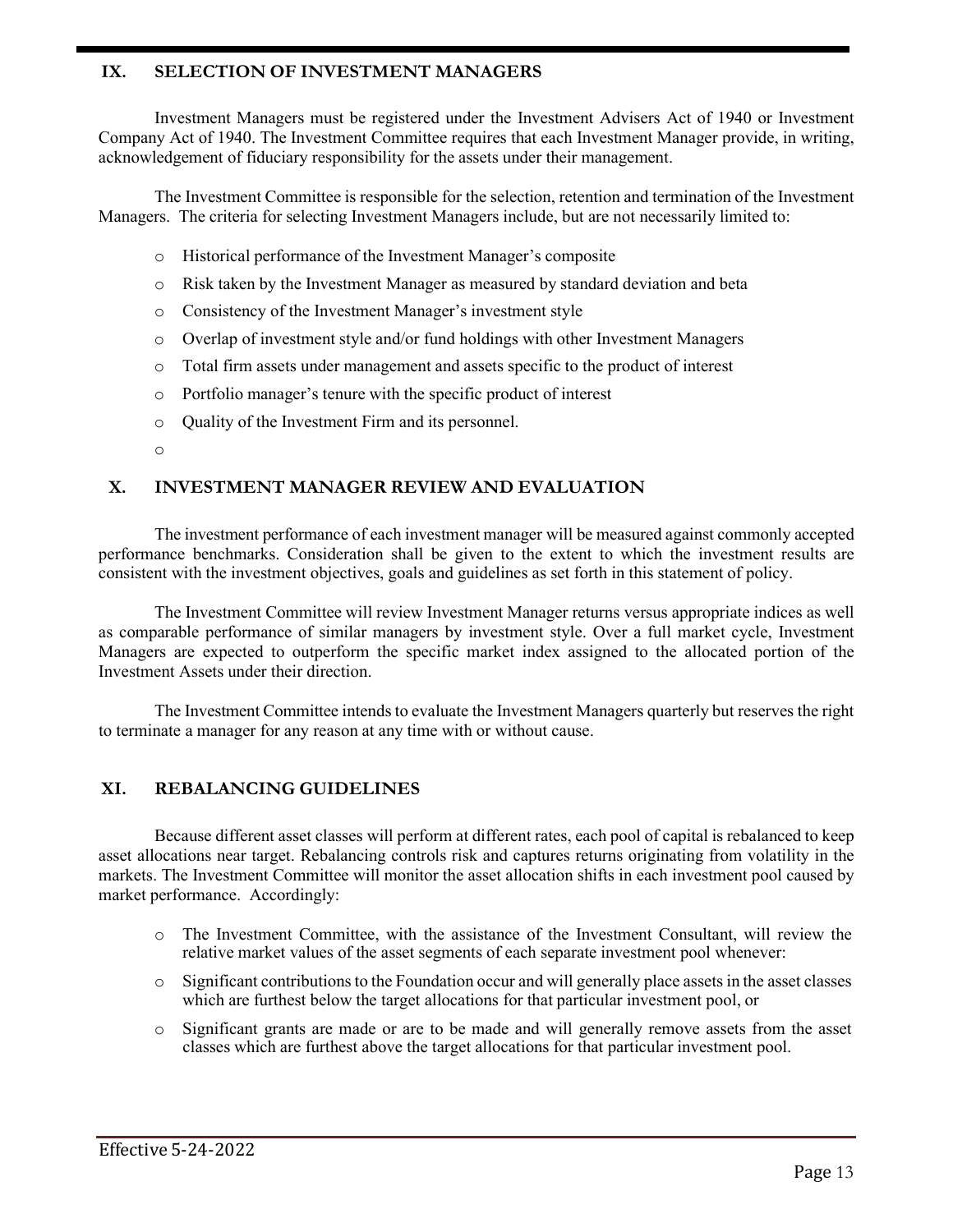- o To the extent that adequate re-balancing among asset categories cannot be affected via the allocation of contributions/distributions, the Investment Committee may redirect monies from one manager to another, if necessary, to maintain the target ranges of the particular investment pool.
- o During January and July of each year the Investment Committee will review the allocation of funds to the specific asset classification Investment Managers and if any Investment Manager is more than 5% above its allocation target, funds may be withdrawn from the over funded asset class and invested in the under-funded asset classes in a manner to bring the asset classes to the strategic targets.

However, the Investment Committee recognizes that a rigid asset allocation would be both impractical and, to some extent, undesirable under various market conditions. Therefore, the allocation of the total assets of any particular investment pool may vary from time to time from the allocation guidelines for that investment pool without being considered an exception to this investment policy. When such variations or deviations occur, the Investment Committee will provide notice to the Board of Directors at the next Board of Directors meeting.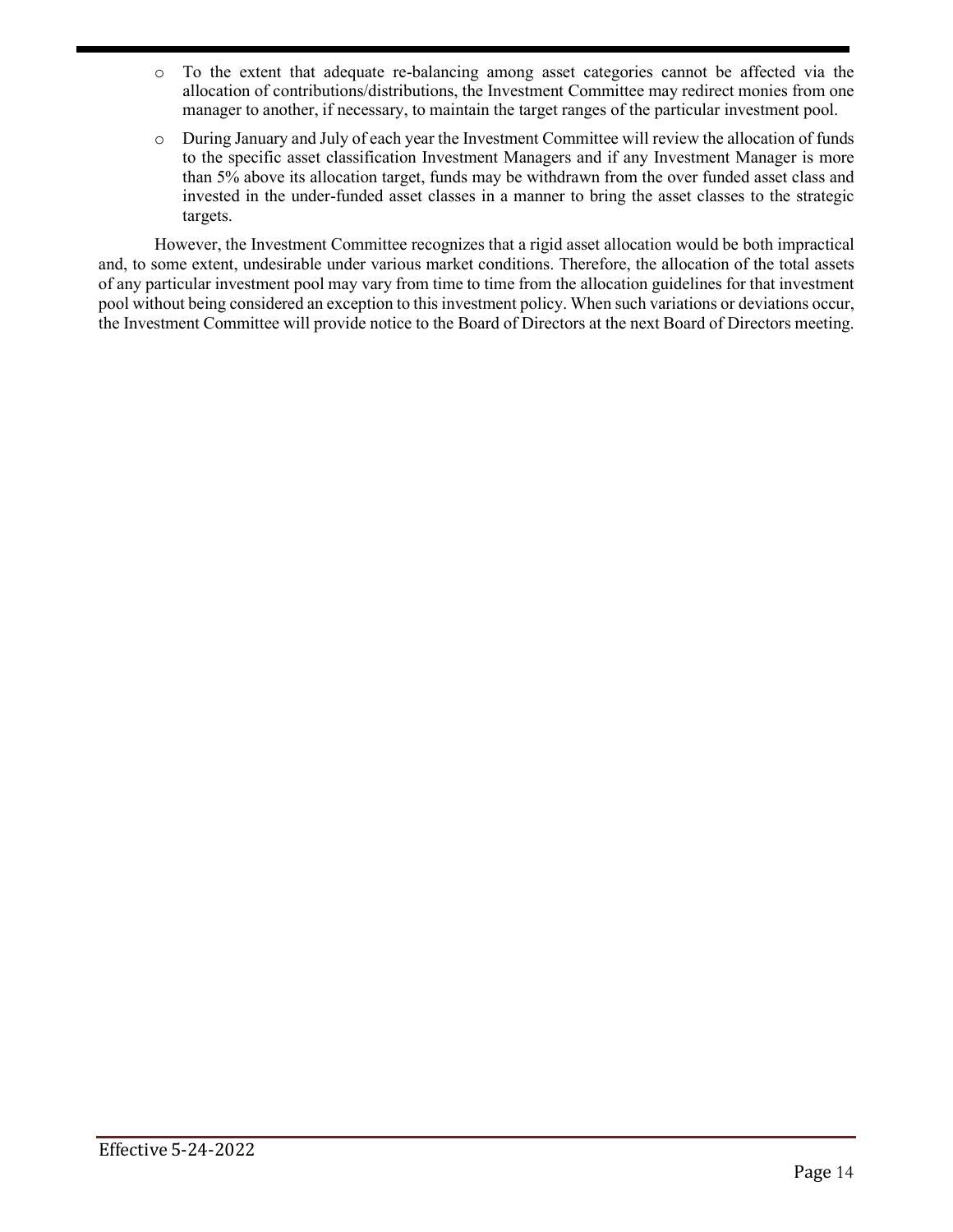#### <span id="page-14-0"></span>**Background.**

- o This Statement of Investment Objectives establishes policies for the Foundation's Pooled Asset Allocations ("PAAs"). The PAAs are comprised of all endowment funds and other long-term oriented assets that, together, are managed as one or more investment pools.
- o As set by the Board of Directors, the management of the PAAs are designed to accomplish the following goals:
- o Provide a total return (the aggregate return from capital appreciation plus dividend and interest income) net of investment fees from the PAA Investment Assets that will preserve or increase the purchasing power of the capital;
- o Generate a current spendable income stream to support the objectives of the Foundation's donors; and
- o Allow Foundation donors who establish funds within the Foundation to elect between various investment pools with different asset allocations.

#### **Specific Objectives.**

- o Given these goals, the objective of the PAAs is to:
- o Preserve purchasing power by focusing on generating positive real returns to maintain the real purchasing power of the Investment Assets of each investment pool;
- o Meet liquidity requirements by satisfying ongoing liquidity needs regardless of market conditions;
- o Increase the PAAs ability to support ongoing cash flow needs; and
- o Establish separate asset allocation guidelines for donors electing to have their funds participate under the more moderate or conservative PAAs.
- o In order to meet these objectives the Investment Assets of each pool shall be managed to optimize the long-term inflation adjusted investment returns within the investment constraints described for each investment pool.

#### **Benchmarks.**

The PAAs growth objectives necessitate varying allocation to equities, yet risk and liquidity needs must be balanced. As such, the investment performance of each PAA is measured primarily against two "Policy Benchmarks."

- o The Growth Benchmark
- o The Growth Benchmark represents the nominal return required to maintain the portfolio's corpus while meeting liquidity needs.
- o CPI *(Bloomberg ticker: CPURNSA Index)* is the inflation measure impacting the purchasing power of the assets. The CPI + the designated % hurdles for the PAAs approximate the returns needed to meet ongoing spending needs of the selected PAAs. In total, the CPI  $+$  % benchmarks represents the long-term minimum return hurdle for the PAAs.
- $\circ$  In addition, CPI + % has been shown to be a reasonable proxy for long-term investment returns, excluding volatility. The growth benchmark is a long-term measure to be used for evaluations over a market cycle, which is generally defined as a seven year period.
- o The Growth Benchmark has two structural flaws that should be taken into consideration when comparing the particular PAA's performance. First, the benchmark realizes no volatility. Second, the benchmark is not investable. These two concerns can be mitigated by reviewing performance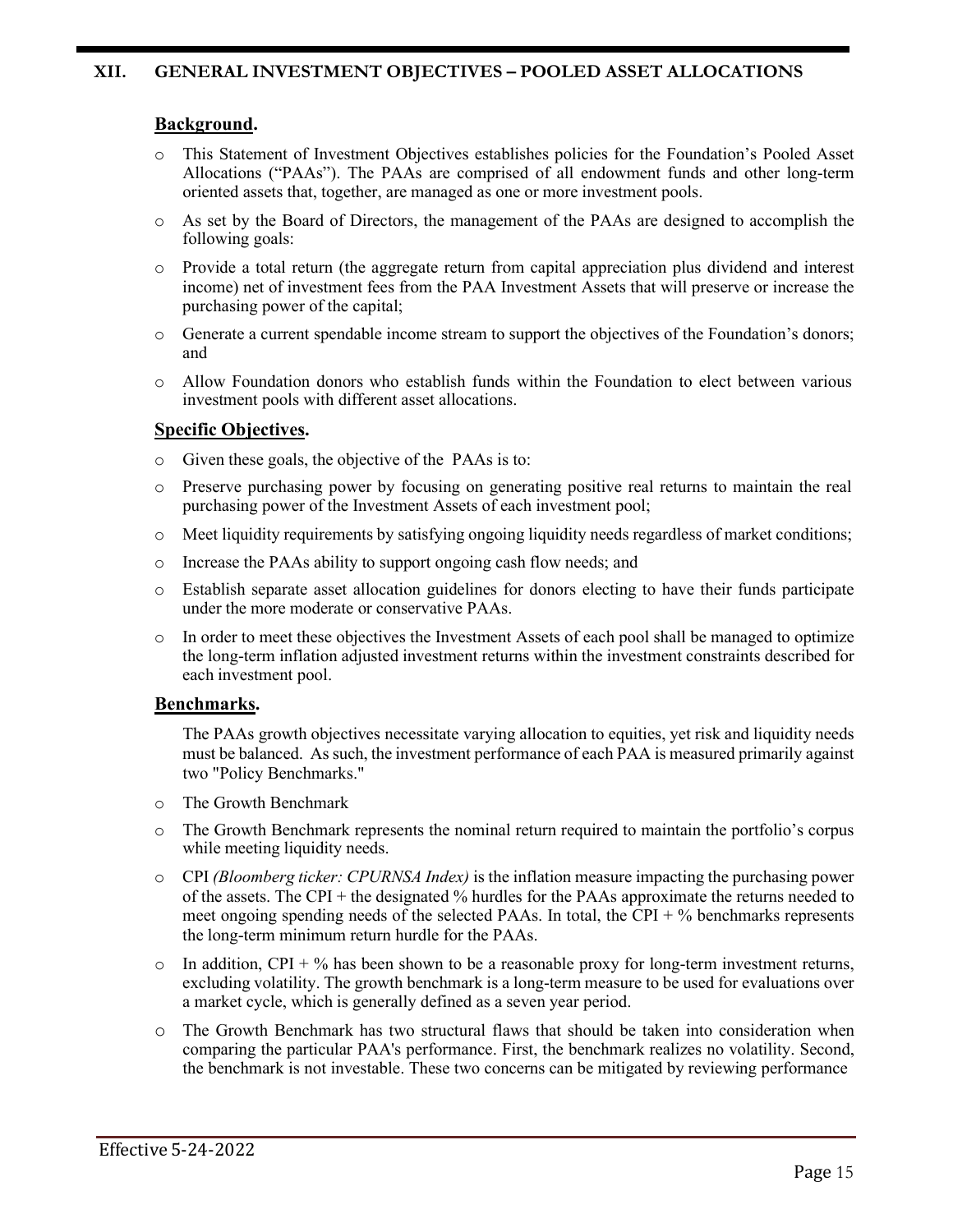over the long-term and by also considering PAA's performance relative to an Investable Alternative Benchmark.

- o The Investable Alternative Benchmark: % Global Equities + % Global Bonds
- o The Investable Alternative Benchmark is a measure to compare current investment performance of each PAA relative to recent market performance. The Benchmark is investable. The Investable Alternative Benchmark can primarily be used to measure performance for periods of less than a full market cycle and is a proxy for the volatility target necessary to meet the growth objective. Longer term performance comparisons can be considered, but should be in addition to long-term performance comparisons relative to the Growth Benchmark.
- o The *MSCI All-Country World Index* represents passive investment in global equities. The *Barclays Global Aggregate Bond Index* represents passive investment in global fixed income. This Investable Alternative Benchmark meets characteristics of an ideal policy benchmark. It is:
- o Investable
- o Representative
- o Transparent
- o Other Benchmarks
- o The PAA's performance may also be compared to the returns of peer institutions with the intention of supplementing the Investable Alternative Benchmark. As there are numerous factors differentiating the performance and risk appetite of each institution, peer comparisons are not a primary focus. However, there can be value derived by looking at longer-term risk adjusted measures (e.g. Sharpe ratio) or asset allocation differences to evaluate or understand relative differences between PAAs and a peer group median. The primary comparison universe will be a group of comparable endowment pools that represent the Foundation's charitable and investment peers. The PAAs seek to surpass the median return of this universe. In judging performance relative to peers, the emphasis will be on periods of at least three years.

#### **Risk Tolerance.**

o The objective of each PAA requires a specific investment time horizon. In general, each PAA can tolerate some variability in short-and-intermediate-term investment performance, provided that real returns over the long-term exceed the applicable benchmarks; however, the donor's dependence on annual income from the Invested Assets to meet spending needs limits the amount of risk each PAA can bear.

#### **Administrative Procedures**

- o Each donor or agency's eligibility to participate in any particular PAA, as well as the timing and ability of any donor or agency to transfer all or a portion of that donor or agency's funds from one PAA to another PAA, will be determined from time to time by the Investment Committee based on recommendations of the Foundation Staff.
- o The current policy regarding such administrative matters is attached to this policy as a separate appendix and may be substituted from time to time by the Investment Committee without the need to amend this Investment Policy Statement.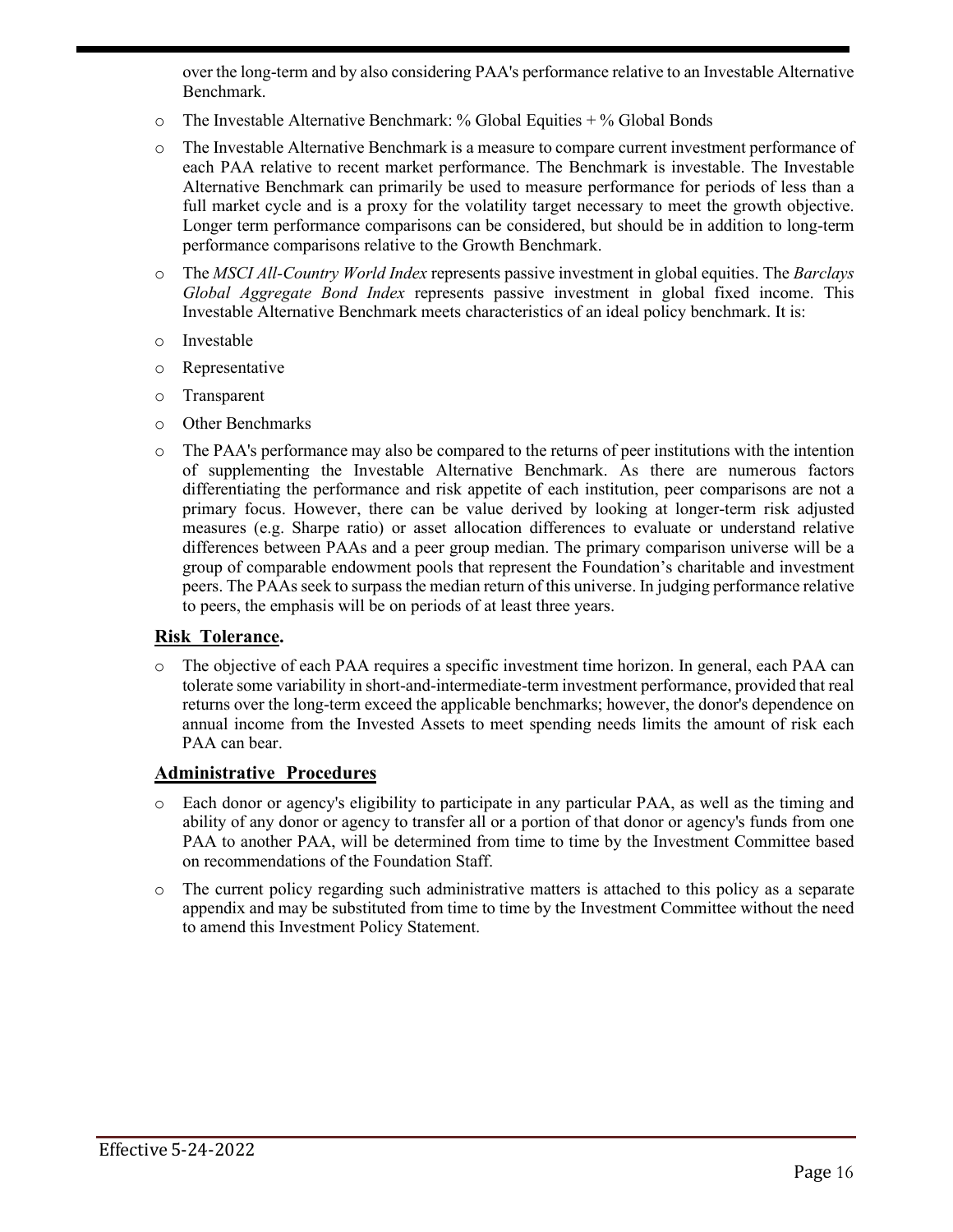#### **XIII. ASSET ALLOCATION GUIDELINES – POOLED ASSET ALLOCATIONS**

Investment Management of the PAAs shall be in accordance with the asset allocation guidelines set forth in the attached appendices. The assets of each PAA can be invested in mutual funds. The Foundation recognizes that asset allocation guidelines for fixed income and equity mutual funds may differ from the asset allocation guidelines due to the inability to customize the stated investment strategy of the underlying mutual funds.

#### <span id="page-16-0"></span>**XIV. SPECIFIC INVESTMENT OBJECTIVES - SHORT TERM LIQUIDITY ASSETS**

#### **Background.**

o This Statement of Investment Objectives establishes the policies for the Short-Term Liquidity Allocation Pool ("STP"). The STP is comprised of cash and short-term investments that, together, are managed as a single pool. Although a traditional endowment may target a 5% spending policy, the Investment Committee recognizes that the Foundation may experience significant inflows and outflows of funds during the course of a calendar year. Given the unpredictability of these cash flows, and the potential for the outflows of greater than 5%, the Investment Committee has formed the STP. Short term liquidity needs is a key consideration that drives the amount of capital required to meet short term requirements versus longer-term investment goals. As outlined in the Fixed Income and Cash sub-portfolio asset classifications, the role of the STP is purely for liquidity management, not incremental returns.

#### **Specific Objectives.**

- o The management of the STP is designed to accomplish the following objectives:
- o To set aside and manage cash to cover between 6 and 12 months of anticipated grants.
- o To be opportunistically replenished from the Long-Term Pooled and/or Balanced Pooled Asset Allocations or anticipated contributions.
- o To allow the PAAs to be invested consistent with a longer time horizon.
- o The goal of these investments will be to achieve a competitive rate of interest relative to the 90 day T-Bill.

#### **Investment Guideline.**

- o Allowable investments for the STP are as follows:
- o Cash or cash equivalents (as previously defined).
- o Separately managed bonds, bond funds or exchange traded funds (ETFs) with an overall credit rating of AA or higher and duration of less than 3 years.

o

#### **XV. INDIVIDUALLY MANAGED ACCOUNTS**

In addition to PAA's, the Foundation welcomes the opportunity to work with fundholders or potential fundholders who desire to have their funds individually managed by third-party advisors outside of the PAA's. Such third party individually managed accounts shall follow the investment objectives set forth in this Investment Policy Statement and be governed by the Foundation's Individually Managed Accounts Policy, a copy of which is attached hereto as Appendix 5. A third-party advisor must be approved by the Foundation and acknowledge acceptance of this Investment Policy Statement and the Individually Managed Accounts Policy.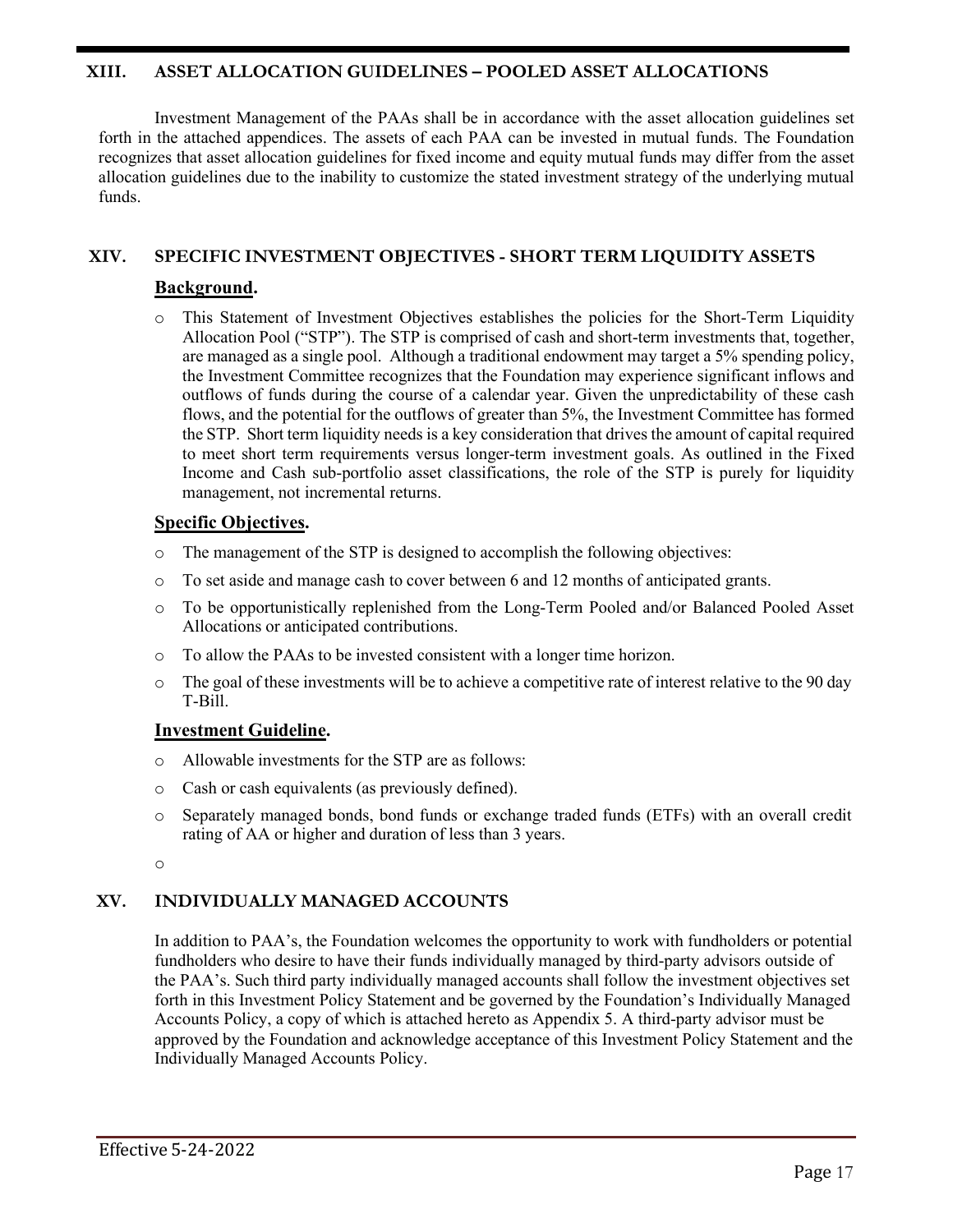### **APPENDIX 1: FIDUCIARY CALENDAR**

|                                                                              | 1st Qtr<br>Meeting<br>April | $2nd$ Qtr<br>Meeting<br><b>July</b> | 3rd Qtr<br>Meeting<br>October | 4th Qtr<br>Meeting<br>January |  |
|------------------------------------------------------------------------------|-----------------------------|-------------------------------------|-------------------------------|-------------------------------|--|
| Portfolio Review<br>- Asset Allocation<br>- Rebalancing<br>- Liquidity Needs | Quarterly                   |                                     |                               |                               |  |
| Performance Review<br>- Manager Watch<br>- Manager Termination               | Quarterly                   |                                     |                               |                               |  |
| Market Commentary                                                            | Quarterly                   |                                     |                               |                               |  |
| <b>Investment Policy Statement Review</b>                                    |                             | X                                   |                               |                               |  |
| Fee Review/Update                                                            |                             |                                     | X                             |                               |  |
| Peer Review                                                                  | X                           |                                     |                               |                               |  |
| Cash Flow Planning                                                           |                             |                                     |                               | X                             |  |
| As Needed Items                                                              |                             |                                     |                               |                               |  |
| Custodial Search                                                             |                             |                                     |                               |                               |  |
| Manager Search                                                               |                             |                                     |                               |                               |  |
| Fiduciary Training                                                           |                             |                                     |                               |                               |  |
| Collateral Material Updates                                                  |                             |                                     |                               |                               |  |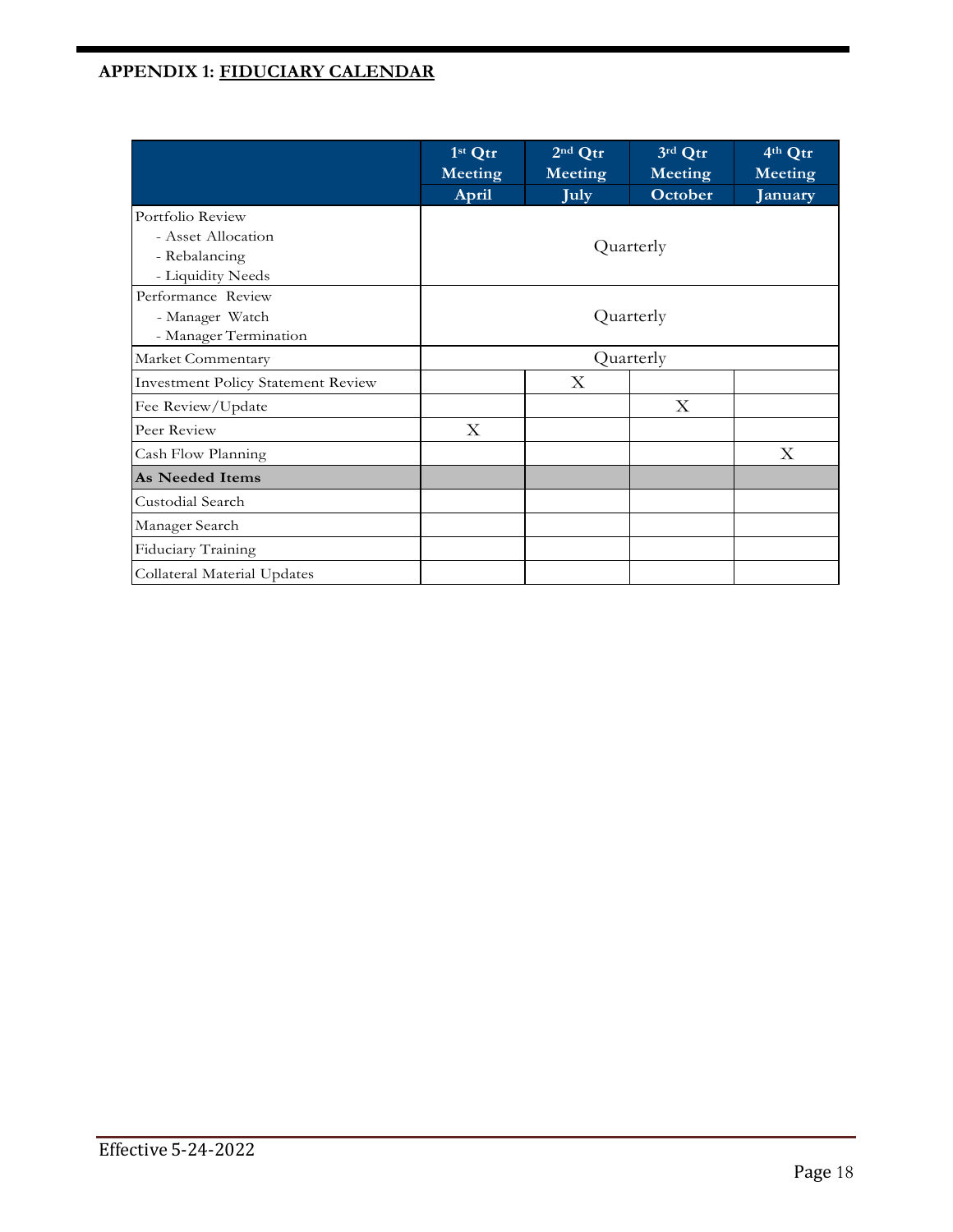## **APPENDIX 2: PAA –LONG TERM POOL**

#### **Purpose**

The purpose and characteristics of this pool are as follows:

- o Long term investment
- o Ability to tolerate shorter term volatility in favor of potentially higher long-term returns
- o Maintain principal after taking into account an annual spending pattern of between 4-5%
- o Time horizons of greater than 5 years

#### **Asset Allocation Guidelines**

| <b>Asset Class</b>               | <b>Allocation Range</b> |        | <b>Strategic Target Index for Measurement</b> |
|----------------------------------|-------------------------|--------|-----------------------------------------------|
| <b>Equities</b>                  |                         |        |                                               |
| Large Cap                        |                         |        |                                               |
| Large Cap Core                   | 10% - 30%               | 20.00% | S&P 500 or Russell 1000/3000                  |
| Large Cap Growth                 | $5% - 15%$              | 7.50%  | Russell 1000 Growth                           |
| Large Cap Value                  | 5% - 15%                | 7.50%  | Russell 1000 Value                            |
| <b>Small Mid Cap</b>             |                         |        |                                               |
| Small and/or Mid Cap Growth      | $0\% - 10\%$            | 3.75%  | Russell 2000/2500 Growth                      |
| Small and/or Mid Cap Value       | $0\% - 10\%$            | 3.75%  | Russell 2000/2500 Value                       |
| *International                   | 5% - 20%                | 12.50% | MSCI EAFE and/or MSCI ACWI ex/US              |
| <b>Total Equities</b>            | 45% - 65%               | 55%    |                                               |
|                                  |                         |        |                                               |
| <b>Alternatives</b>              |                         |        |                                               |
| <b>Strategic and Alternative</b> | 0% - 20%                | 15.00% | Varies                                        |
| <b>Total Alternatives</b>        | $0\% - 20\%$            | 15%    |                                               |
|                                  |                         |        |                                               |
| <b>Fixed Income</b>              |                         |        |                                               |
| Opportunistic Fixed Income       | $0\% - 15\%$            | 5.00%  | <b>Barclay Aggregate</b>                      |
| Intermediate Fixed Income        | 15% - 35%               | 25.00% | Barclay Int Gov/Credit or Aggregate           |
| Short Term Fixed Income          | $0\% - 10\%$            | 0.00%  | Merrill Lynch 1-3 Year                        |
| Cash                             | $0\% - 10\%$            | 0.00%  | 90 Day T-bill                                 |
| <b>Total Fixed Income</b>        | 20% - 40%               | 30%    |                                               |

o

\*The International asset allocation includes both established and emerging markets. The target range of 15% is for "direct" international exposure: that is, funds placed in international investment vehicles or in securities of firms based outside the United States. The Investment Committee recognizes that there will be additional "indirect" international exposure which arises from investment in U.S. based companies (or from funds that invest in such companies) that derive a significant portion of their revenues from international sales. Indirect exposure will not be a factor in determining the International allocation.

#### **Specific Benchmark Comparisons**

| o Policy Benchmark                     | Definition                                                        |
|----------------------------------------|-------------------------------------------------------------------|
| $\circ$ Growth Benchmark               | $O$ CPI + 4%                                                      |
| <b>O</b> Broad Investable Benchmark    | $70\%$ Global Equities $+30\%$ Global<br>$\circ$<br><b>B</b> onds |
| <b>O</b> Detailed Investable Benchmark | Weighted average of table above                                   |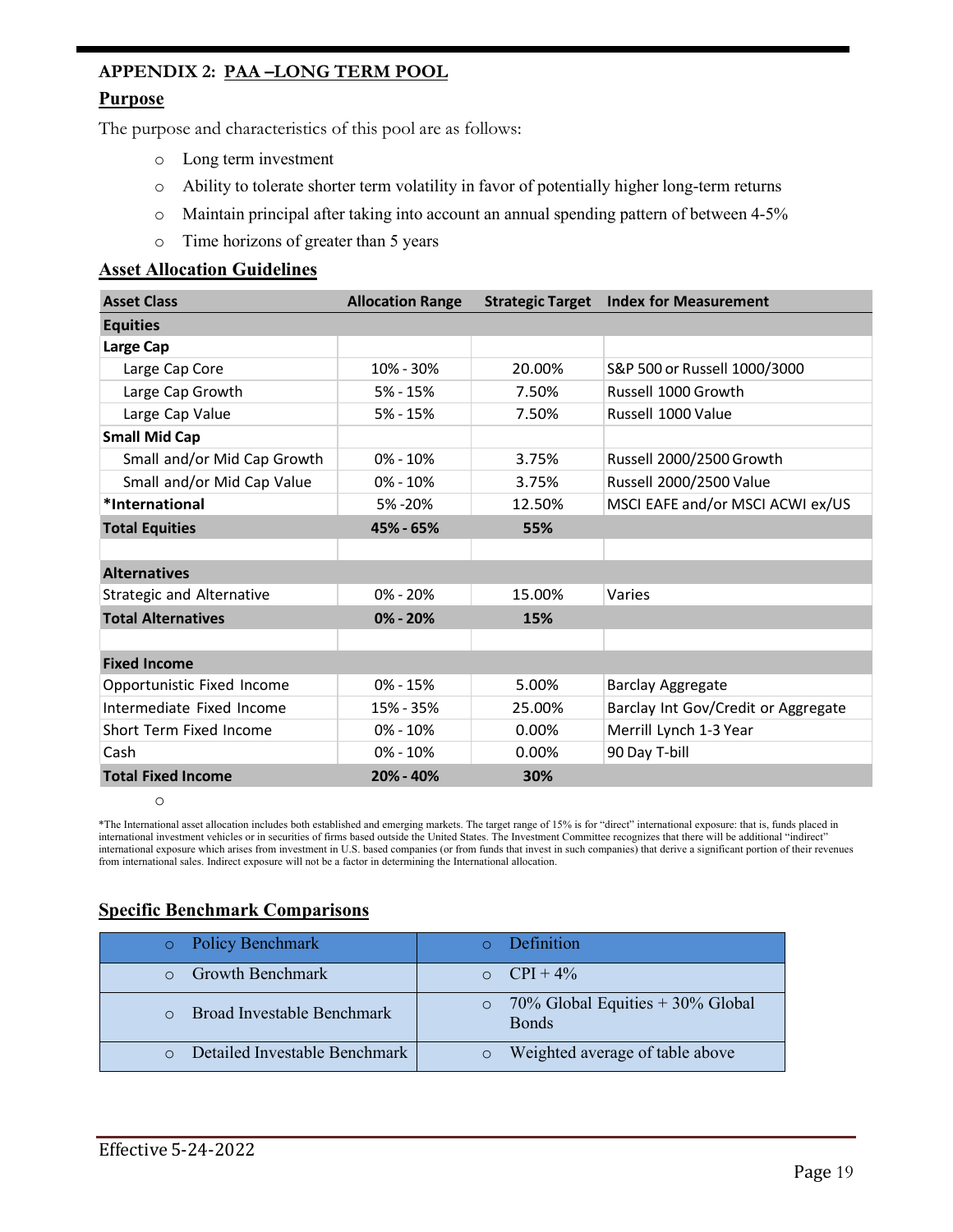# **APPENDIX 3: PAA – CONSERVATIVE POOL**

#### **Purpose**

The purpose and characteristics of this pool is as follows:

- o Short to intermediate term investment
- o Favors capital preservation over growth
- o Maintain principal after taking into effect an annual spending pattern of approximately 2%
- o Times horizons of less than 3 years

#### **Asset Allocation Guidelines**

| Large Cap Core                   | $5% - 15%$   | 10.00% | S&P 500 or Russell 1000/3000        |
|----------------------------------|--------------|--------|-------------------------------------|
| Large Cap Growth                 | $0\% - 5\%$  | 2.50%  | Russell 1000 Growth                 |
| Large Cap Value                  | $0\% - 5\%$  | 2.50%  | Russell 1000 Value                  |
| <b>Small Mid Cap</b>             |              |        |                                     |
| Small/Mid/SMID                   | $0\% - 5\%$  | 0.00%  | Russell 2000/2500/Midcap            |
| *International                   | $0\% - 10\%$ | 5.00%  | MSCI EAFE and/or MSCI ACWI ex/US    |
| <b>Total Equities</b>            | 10% - 30%    | 20%    |                                     |
|                                  |              |        |                                     |
| <b>Alternatives</b>              |              |        |                                     |
| <b>Strategic and Alternative</b> | $0\% - 20\%$ | 10.00% | Varies                              |
| <b>Total Alternatives</b>        | 0% - 20%     | 10%    |                                     |
|                                  |              |        |                                     |
| <b>Fixed Income</b>              |              |        |                                     |
| Opportunistic Fixed Income       | $0\% - 20\%$ | 15.00% | <b>Barclay Aggregate</b>            |
| Intermediate Fixed Income        | 30% - 50%    | 40.00% | Barclay Int Gov/Credit or Aggregate |
| Short Term Fixed Income          | $0\% - 20\%$ | 10.00% | Merrill Lynch 1-3 Year              |
| Cash                             | $0\% - 10\%$ | 5.00%  | 90 Day T-bill                       |
| <b>Total Fixed Income</b>        | 60% - 80%    | 70%    |                                     |
|                                  |              |        |                                     |
|                                  |              |        |                                     |
|                                  |              |        |                                     |
|                                  |              |        |                                     |

\*The International asset allocation includes both established and emerging markets. The target range of 5% is for "direct" international exposure: that is, funds placed in international investment vehicles or in securities of firms based outside the United States. The Investment Committee recognizes that there will be additional "indirect" international exposure which arises from investment in U.S. based companies (or from funds that invest in such companies) that derive a significant portion of their revenues from international sales. Indirect exposure will not be a factor in determining the International allocation.

#### **Specific Benchmark Comparisons**

| Policy Benchmark                   | Definition                                           |
|------------------------------------|------------------------------------------------------|
| <b>Growth Benchmark</b>            | $O$ CPI + 2%                                         |
| $\circ$ Broad Investable Benchmark | $30\%$ Global Equities + 70% Global<br><b>B</b> onds |
| Detailed Investable Benchmark      | Weighted average of table above                      |

o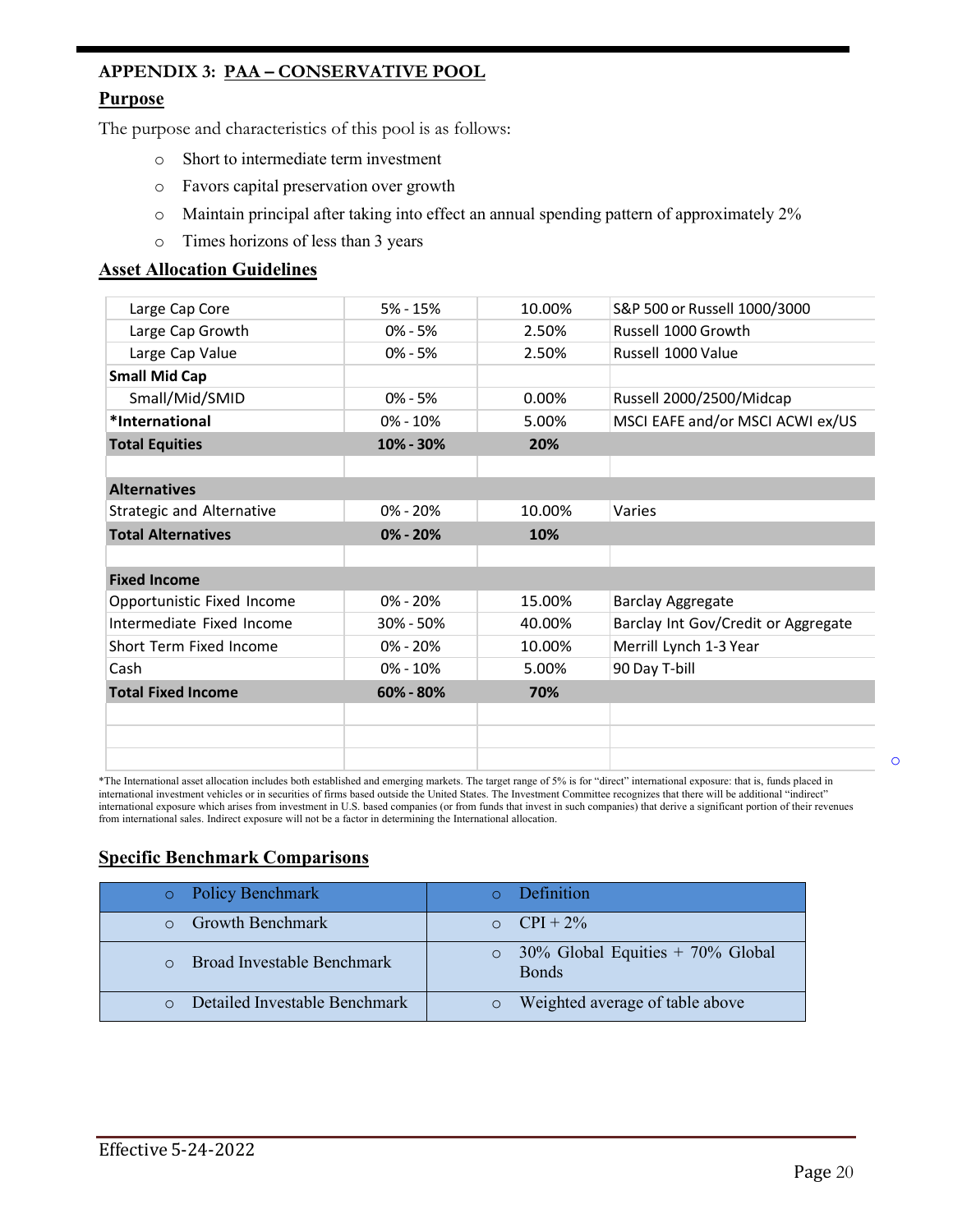#### **APPENDIX 4: PAA – BALANCED POOL**

#### **Purpose**

The purpose and characteristics of this pool is as follows:

- o Intermediate term investment
- o Balances capital preservation and growth
- o Maintain principal after taking into effect an annual spending pattern of approximately 3%
- o Times horizons of typically 3-5 years

#### **Asset Allocation Guidelines**

| <b>Asset Class</b>               | <b>Allocation Range</b> |        | <b>Strategic Target Index for Measurement</b> |
|----------------------------------|-------------------------|--------|-----------------------------------------------|
| <b>Equities</b>                  |                         |        |                                               |
| Large Cap                        |                         |        |                                               |
| Large Cap Core                   | 10% - 25%               | 17.50% | S&P 500 or Russell 1000/3000                  |
| Large Cap Growth                 | $0\% - 10\%$            | 5.00%  | Russell 1000 Growth                           |
| Large Cap Value                  | $0\% - 10\%$            | 5.00%  | Russell 1000 Value                            |
| <b>Small Mid Cap</b>             |                         |        |                                               |
| Small/Mid/SMID                   | 0% - 10%                | 5.00%  | Russell 2000/2500                             |
| *International                   | $0\% - 15\%$            | 7.50%  | MSCI EAFE and/or MSCI ACWI ex/US              |
| <b>Total Equities</b>            | 30% - 50%               | 40%    |                                               |
|                                  |                         |        |                                               |
| <b>Alternatives</b>              |                         |        |                                               |
| <b>Strategic and Alternative</b> | $0\% - 15\%$            | 10.00% | Varies                                        |
| <b>Total Alternatives</b>        | $0\% - 15\%$            | 10%    |                                               |
|                                  |                         |        |                                               |
| <b>Fixed Income</b>              |                         |        |                                               |
| Opportunistic Fixed Income       | $0\% - 10\%$            | 5.00%  | <b>Barclay Aggregate</b>                      |
| Intermediate Fixed Income        | 30% - 50%               | 40.00% | Barclay Int Gov/Credit or Aggregate           |
| Short Term Fixed Income          | $0\% - 10\%$            | 5.00%  | Merrill Lynch 1-3 Year                        |
| Cash                             | $0\% - 10\%$            | 0.00%  | 90 Day T-bill                                 |
| <b>Total Fixed Income</b>        | 40% - 60%               | 50%    |                                               |

\*The International asset allocation includes both established and emerging markets. The target range of 5% is for "direct" international exposure: that is, funds placed in international investment vehicles or in securities of firms based outside the United States. The Investment Committee recognizes that there will be additional "indirect" international exposure which arises from investment in U.S. based companies (or from funds that invest in such companies) that derive a significant portion of their revenues from international sales. Indirect exposure will not be a factor in determining the International allocation.

#### **Specific Benchmark Comparisons**

| <b>O</b> Policy Benchmark           | <b>Definition</b>                              |
|-------------------------------------|------------------------------------------------|
| $\circ$ Growth Benchmark            | $O$ CPI + 3%                                   |
| <b>O</b> Broad Investable Benchmark | $\circ$ 50% Global Equities + 50% Global Bonds |
| Detailed Investable Benchmark       | Weighted average of table above                |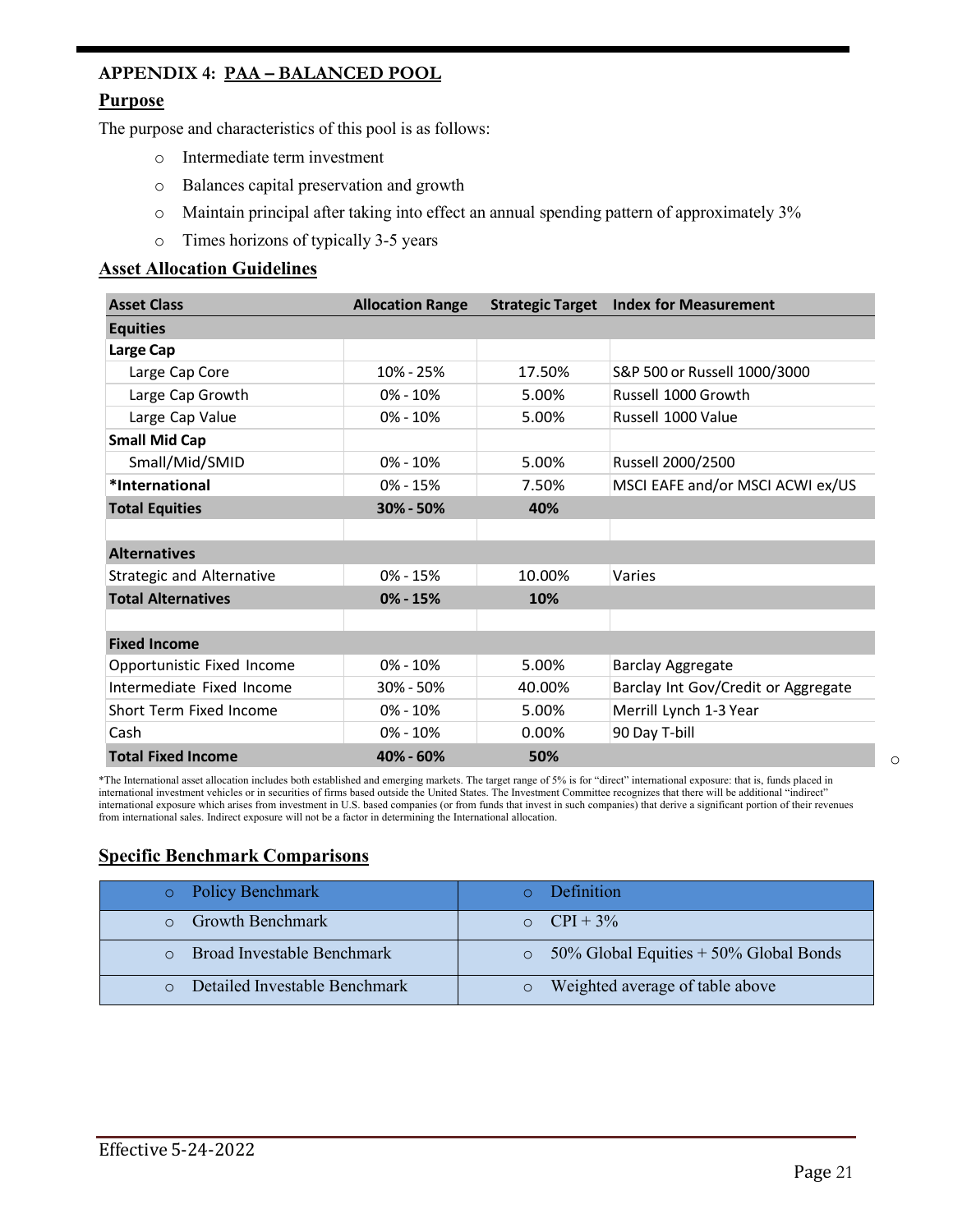#### **APPENDIX 5: INDIVIDUALLY MANAGED ACCOUNTS POLICY**

The GiveWell Community Foundation (the "Foundation") welcomes the opportunity to work with fundholders or potential fundholders ("Fundholders") who desire to have their funds individually managed outside the Foundation's core investment pools. This Policy outlines the requirements for such an individually managed account ("Individually Managed Account").

#### **Purpose**

Fundholders are permitted to request their Donor Advised Fund to be managed by a third-party advisor ("Third-Party Advisor"), as opposed to participating in the Foundation's core investment pools. This request must be approved by the Investment Committee of the Foundation and is subject to ongoing review**.** If the funds are managed in a manner inconsistent with fiduciary and UPMIFA standards, the Foundation retains the right to remove the Third-Party Advisor in favor of the pooled options**.** While a Fundholder may request an Individually Managed Account and the Foundation approves, the Fundholder is not permitted to have any influence over the investment strategies, except to provide input on risk tolerance.

#### **Investment Minimums**

To establish an Individually Managed Account Driven account, the investment minimum is \$1M. To the extent the minimum is waived based on the commitment to meet the minimum over time, if the account fails to meet the agreed upon value, the Investment Committee is permitted to move the assets to the pooled investment options.

#### **Initial Screening**

Prior to accepting a Third-Party Advisor, the Foundation's investment consultant shall furnish the Foundation with background information on the Third-Party Advisor which may include, but is not limited to, Form ADV and ADV II, Conflict of Interest Disclosures and any publicly available regulatory information such as a U4 that contains litigation history and/or complaints.

#### **Third-Party Advisor Requirements**

- 1. Be registered with the Securities and Exchange Commission (SEC).
- 2. Demonstrate they are in good standing with the Florida Office of Financial Regulation.
- 3. Have at least five years of experience.
- 4. Provide the Foundation with the most recent Form U4 for due diligence screening.
- 5. Acknowledge receipt of and compliance with the Foundation'sInvestment Policy Statement.

#### **Fees**

Individually Managed Accounts will be assessed administrative fees in accordance with the Foundation's administrative fee schedule. Administrative fees are assessed monthly. Investment advisor fees are charged separately and must be determined by agreement between theFoundation andthe Third-Party Advisor in consultation with the Fundholder. Investment advisor fees are anticipated to be in accordance with the guidance provided by the Florida Uniform Prudent Management of Institutional Funds Act (UPMIFA).

#### **Third-Party Advisor Responsibilities**

1. Create a new account owned by the Foundation and in the name of the Foundation/Jane DonorFund.